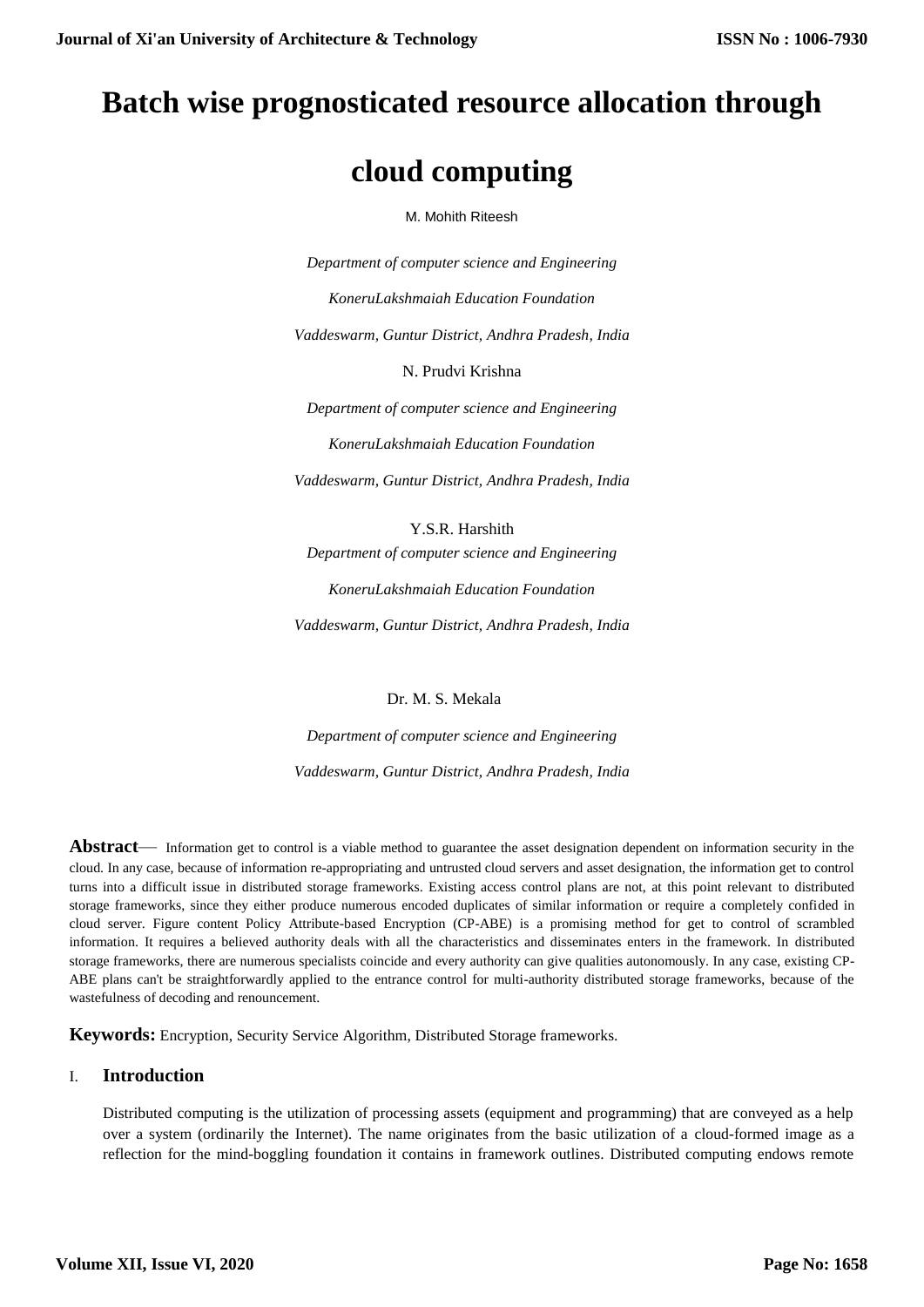administrations with a client's information, programming and calculation. Distributed computing comprises of equipment and programming assets made accessible on the Internet as oversaw outsider administrations. These administrations ordinarily give access to cutting edge programming applications and top of the line systems of server PCs.



The objective of distributed computing is to apply customary supercomputing, or elite figuring power, ordinarily utilized by military and research offices, to perform many trillions of calculations for each second, in customer situated applications, for example, monetary portfolios, to convey customized data, to give information stockpiling or to control enormous, vivid PC games. The distributed computing utilizes systems of enormous gatherings of servers normally running ease customer PC innovation with particular associations with spread information preparing errands across them. This mutual IT foundation contains huge pools of frameworks that are connected together. Frequently, virtualization strategies are utilized to expand the intensity of distributed computing.

#### **Qualities AND SERVICES MODELS:**

The striking qualities of distributed computing dependent on the definitions gave by the National Institute of Standards and Terminology (NIST) are sketched out beneath:

#### **ON-DEMAND SELF-SERVICE:**

A buyer can singularly arrangement figuring capacities, for example, server time and system stockpiling, varying consequently without requiring human communication with each specialist organizations.

#### **Wide NETWORK ACCESS:**

Abilities are accessible over the system and gotten to through standard components that advance use by heterogeneous slim or thick customer stages (e.g., cell phones, PCs, and PDAs).

#### **Asset POOLING:**

There is a feeling of area autonomy in that the client for the most part has no control or information over the specific area of the gave assets yet might have the option to determine area at a more elevated level of deliberation (e.g., nation, state, or server farm). Instances of assets incorporate capacity, preparing, memory, arrange data transfer capacity, and virtual machines.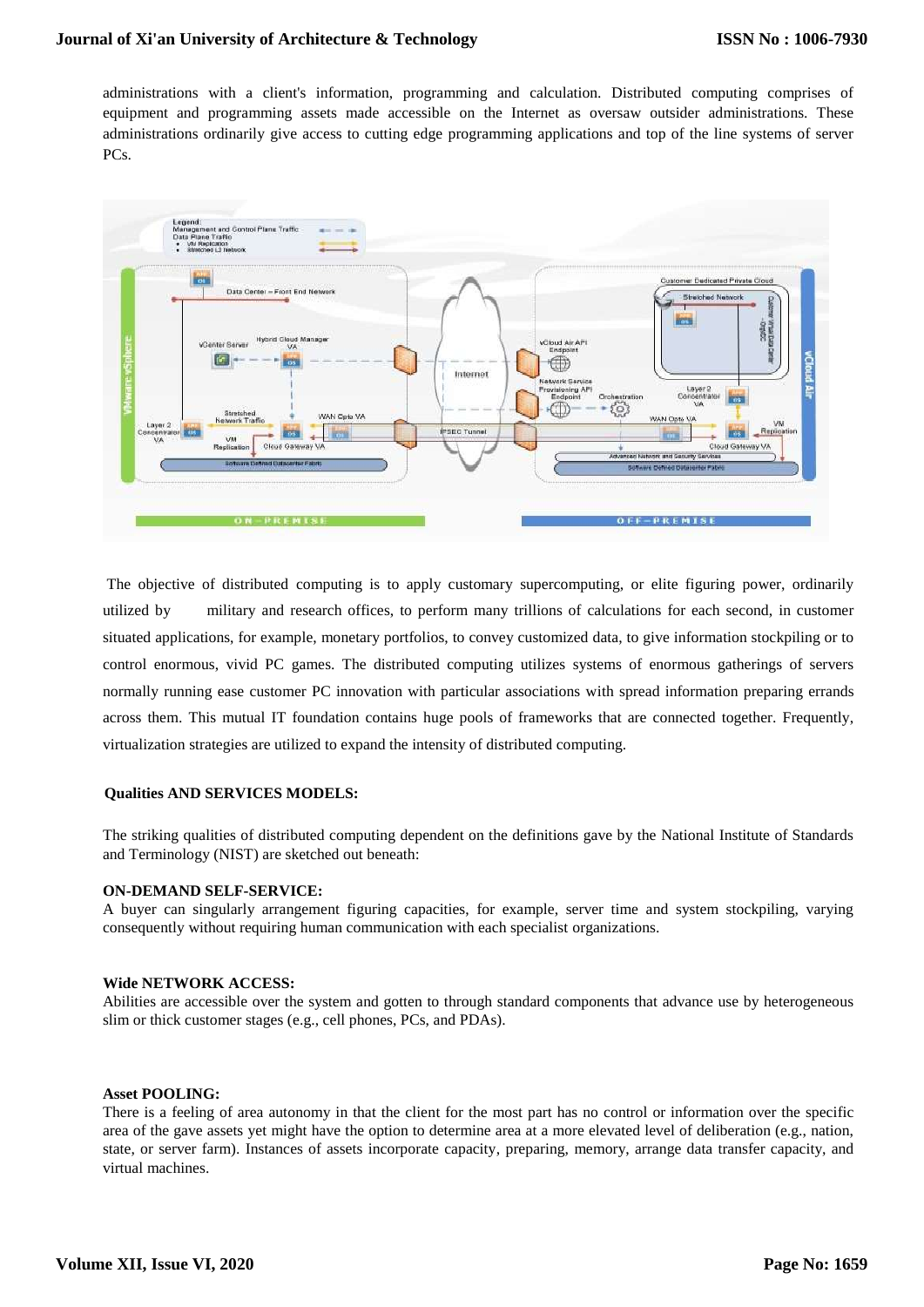## **Quick ELASTICITY**:

Abilities can be quickly and flexibly provisioned, at times consequently, to rapidly scale out and quickly discharged to rapidly scale in. To the customer, the abilities accessible for provisioning frequently have all the earmarks of being boundless and can be bought in any amount whenever.

## **Estimated SERVICE:**

Cloud frameworks consequently control and enhance asset use by utilizing a metering capacity at some degree of reflection suitable to the kind of administration (e.g., capacity, preparing, data transfer capacity, and dynamic client accounts). Asset utilization can be overseen, controlled, and detailed giving straightforwardness to both the supplier and purchaser of the used assistance.

**Administrations MODELS:** Distributed computing contains three distinctive help models, to be specific Infrastructureas-a-Service (IaaS), Platform-as-a-Service (PaaS), and Software-as-a-Service (SaaS). The three assistance models or layer are finished by an end client layer that typifies the end client point of view on cloud administrations. The model is appeared in figure underneath. On the off chance that a cloud client gets to administrations on the foundation layer, for example, she can run her own applications on the assets of a cloud framework and stay answerable for the help,support, and security of these applications herself.

#### **Advantages OF CLOUD COMPUTING:**

#### **Accomplish ECONOMIES OF SCALE:**

Increment volume yield or efficiency with less individuals. Your expense per unit, venture or item plunges.

#### **Lessen SPENDING ON TECHNOLOGY INFRASTRUCTURE:**

Keep up simple access to your data with negligible forthright spending. Pay more only as costs arise (week after week, quarterly or yearly), in view of interest.

#### **GLOBALIZE YOUR WORKFORCE ON THE CHEAP:**

Individuals worldwide can get to the cloud, if they have an Internet association.

#### **Diminish CAPITAL COSTS:**

There's no compelling reason to spend enormous cash on equipment, programming or permitting expenses.

## **IMPROVE ACCESSIBILITY:**

You approach whenever, anyplace, making your life so a lot simpler!

## **Screen PROJECTS MORE EFFECTIVELY:**

Remain inside financial plan and in front of consummation process durations.

## **LESS PERSONNEL TRAINING IS NEEDED:**

It takes less individuals to accomplish more work on a cloud, with an insignificant expectation to absorb information on equipment and programming issues.

#### **Limit LICENSING NEW SOFTWARE:**

Extend and develop without the need to purchase costly programming licenses or projects.

#### **IMPROVE FLEXIBILITY**:

You can alter course without genuine "individuals" or "budgetary" issues in question.

## **Focal points:**

**PRICE**: Pay for just the assets utilized. **SECURITY**: Cloud examples are detached in the system from different occurrences for improved security.

**PERFORMANCE**: Instances can be included immediately for improved execution. Customers approach the absolute assets of the Cloud's center equipment.

**SCALABILITY**: Auto-send cloud examples when required.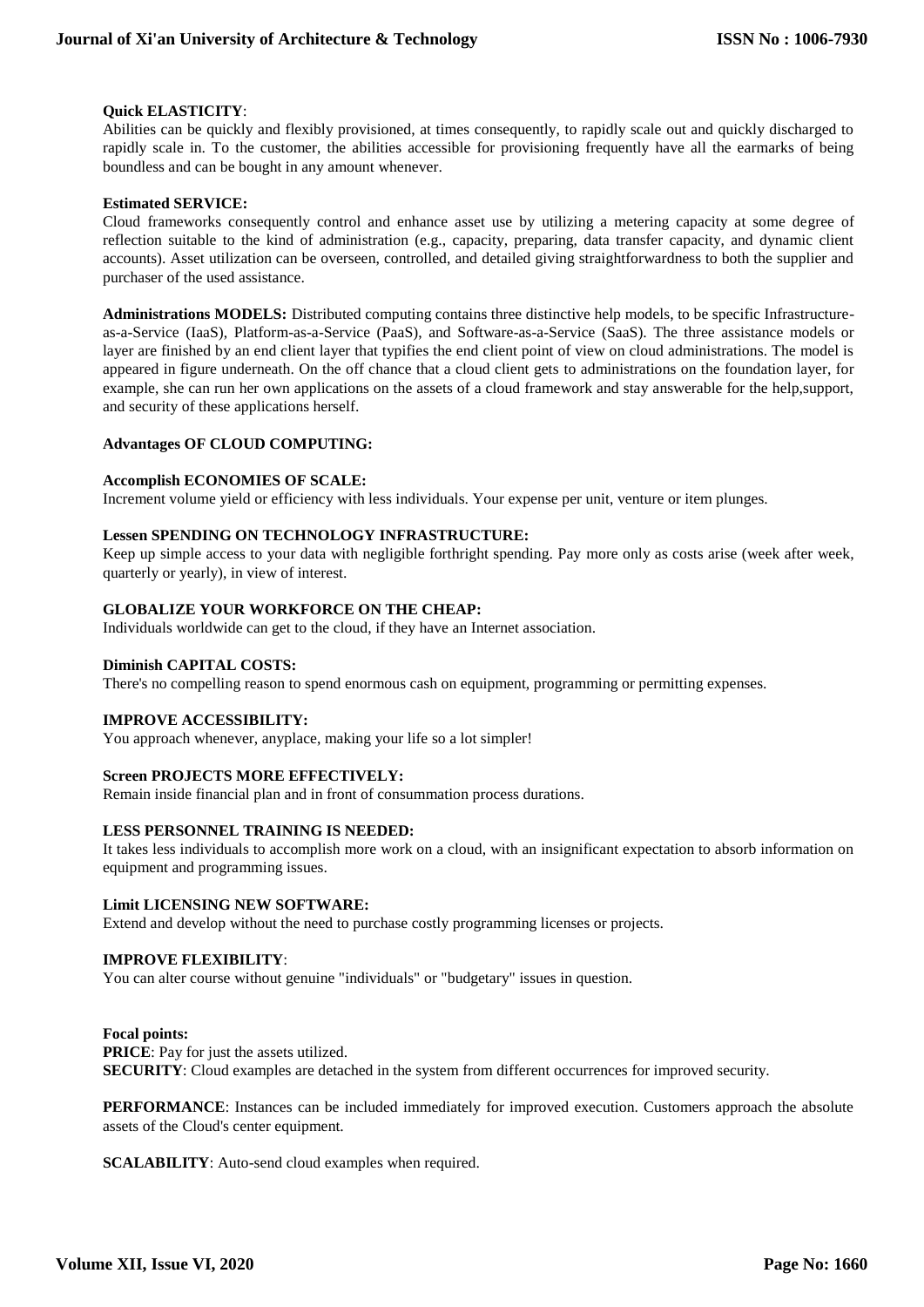**UPTIME**: Uses various servers for greatest redundancies. If there should arise an occurrence of server disappointment, cases can be consequently made on another server.

**CONTROL**: Able to login from any area. Server preview and a product library lets you convey custom examples.

**TRAFFIC**: Deals with spike in rush hour gridlock with snappy sending of extra examples to deal with the heap.

**EXISTINGSYSTEM**: Due to information re-appropriating and untrusted cloud servers furthermore, asset designation and asset distribution and asset portion, the information get to control turns into a difficult issue in distributed storage systems Existing access control plans are not, at this point material to distributed storage frameworks, since they either produce different encoded duplicates of similar information or require a completely confided in cloud server.

**Detriments:** Be that as it may, distributed storage administration isolates the jobs of the information proprietor from the information specialist co-op, and the information proprietor doesn't cooperate with the client legitimately for giving information get to support, which makes the information get to control a difficult issue in distributed storage frameworks. Since the cloud server can't be completely trusted by information proprietors, customary server-based access control techniques are not, at this point material to distributed storage frameworks.

## II. **PROPOSED SYSTEM**

we first build another multi-authority CPABE conspire with proficient unscrambling and structure a productive trait disavowal strategy for it. At that point, we apply them to plan a compelling access control plot for multiauthority frameworks.

The fundamental commitments of this work can be summed up as follows.

We propose DAC-MACS (Data Access Control for Multi-Authority Cloud Storage), a successful and secure information get to control conspire for multi-authority distributed storage frameworks, which is provably secure in the irregular prophet model and has preferable execution over existing plans.

We develop another multi-authority CP-ABE plot with effective unscrambling. In particular, we redistribute the fundamental calculation of the unscrambling by utilizing a token based decoding strategy.

We likewise plan a proficient prompt quality denial technique for multi-authority CP-ABE conspire that accomplishes both forward security and in reverse security. It is productive as in it causes less correspondence cost and calculation cost of the repudiation.

# III. **LITERATURE REVIEW**.

# **MULTI-AUTHORITY ATTRIBUTE BASED ENCRYPTION:**

Creators: M. Pursue, A personality-based encryption conspire, every client is distinguished by a one of a kind character string. A property-based encryption plot (ABE), conversely, is a plan wherein every client is recognized by a lot of traits, and some capacity of those credits is utilized to decide unscrambling capacity for each ciphertext. Sanai and Waters presented a solitary position quality encryption plan and left open the topic of whether a plan could be developed in which different specialists were permitted to disseminate properties [SW05]. We answer this inquiry in the certifiable. Our plan permits any polynomial number of autonomous specialists to screen properties and disseminate mystery keys. An encryption can pick, for every power, a number dk and a lot of traits; he would then be able to encode a message with the end goal that a client can possibly unscramble in the event that he has in any event dk of the given qualities from every position k. Our plan can endure a subjective number of degenerate specialists. We additionally tell the best way to apply our strategies to accomplish a multiauthority form of the huge universe fine grained get to control ABE introduced by Gopal et al.

## **IMPROVING PRIVACY AND SECURITY IN MULTI-AUTHORITY ATTRIBUTE-BASED ENCRYPTION:**

AUTHORS: M. Pursue and S.S.M. Chow Attribute based encryption (ABE) [13] decides decoding capacity dependent on a client's traits. In a multi-authority ABE plot, numerous trait specialists screen various arrangements of characteristics and issue relating unscrambling keys to clients and encryptions can necessitate that a client acquire keys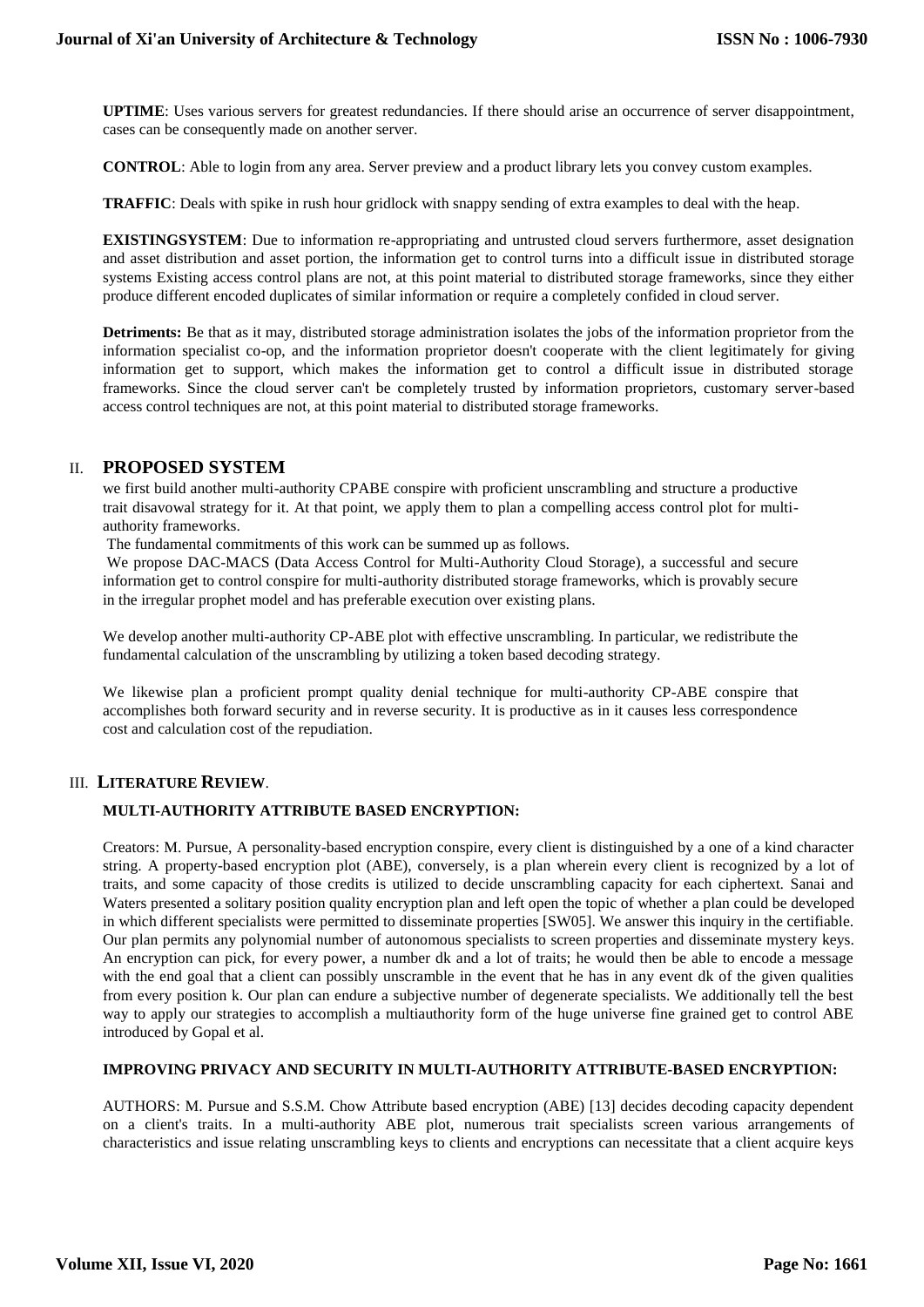for suitable qualities from every authority before decoding a message. Pursue [5] gave a multi-authority ABE plot utilizing the ideas of a confided in focal power (CA) and worldwide identifiers (GID).

Nonetheless, the CA in that development has the ability to decode each ciphertext, which appears to be some way or another conflicting to the first objective of dispersing power over numerous possibly untrusted specialists. In addition, in that development, the utilization of a predictable GID permitted the specialists to consolidate their data to manufacture a full profile with the entirety of a client's characteristics, which superfluously bargains the security of the client. In this paper, we propose an answer which expels the confided in focal position, and ensures the clients' security by keeping the specialists from pooling their data on specific clients, in this way making ABE increasingly usable by and by

#### **DECENTRALIZING ATTRIBUTE-BASED ENCRYPTION:**

Creators: A.B. Lewko and B. Waters We propose a Multi-Authority Attribute-Based Encryption (ABE) framework. In our framework, any gathering can turn into a power and there is no prerequisite for any worldwide coordination other than the making of an underlying arrangement of normal reference parameters. A gathering can essentially go about as an ABE authority by making an open key and giving private keys to various clients that mirror their characteristics. A client can scramble information regarding any Boolean recipe over properties gave from any picked set of specialists. At long last, our framework doesn't require any focal position.

In developing our framework, our biggest specialized obstacle is to make it intrigue safe. Earlier Attribute-Based Encryption frameworks accomplished agreement obstruction when the ABE framework authority "tied" together various parts (speaking to various traits) of a client's private key by randomizing the key. Nonetheless, in our framework every segment will originate from a possibly extraordinary power, where we accept no coordination between such specialists. We make new procedures to integrate key parts and forestall intrigue assaults between clients with various worldwide identifiers.

We demonstrate our framework secure utilizing the ongoing double framework encryption system where the security verification works by first changing over the test ciphertext and private keys to a semi-useful structure and afterward contending security. We follow an ongoing variation of the double framework verification method due to Lewko and Waters and fabricate our framework utilizing bilinear gatherings of Composite request. We demonstrate security under comparative static suspicions to the LW paper in the irregular prophet model.

## **Property BASED DATA SHARING WITH ATTRIBUTE REVOCATION**:

Creators: S. Yu, C. Wang, K. Ren, and W. LouCiphertext-Policy Attribute Based Encryption (CP-ABE) is a promising cryptographic crude for fine-grained get to control of shared information. In CP-ABE, every client is related with a lot of properties and information are scrambled with get to structures on traits. A client can unscramble a ciphertext if and just if his qualities fulfil the ciphertext get to structure. Adjacent to this essential property, down to earth applications generally have different necessities. In this paper we centre around a significant issue of trait denial which is awkward for CP-ABE plans. Specifically, we settle this difficult issue by considering progressively handy situations where semitrustable on-line intermediary servers are accessible. When contrasted with existing plans, our proposed arrangement empowers the power to renounce client traits with negligible exertion. We accomplish this by interestingly incorporating the strategy of intermediary re-encryption with CP-ABE, and empower the power to appoint the vast majority of difficult errands to intermediary servers. Formal examination shows that our proposed plot is provably secure against picked ciphertext assaults. What's more, we show that our strategy can likewise be material to the Key-Policy Attribute Based Encryption (KP-ABE) partner.

## **Versatile AND SECURE SHARING OF PERSONAL HEALTH RECORDS IN CLOUD COMPUTING USING ATTRIBUTE-BASED ENCRYPTION:**

Creators: M. Li, S. Yu, Y. Zheng, K. Ren, and W. LouPersonal wellbeing record (PHR) is a rising patient-driven model of wellbeing data trade, which is regularly

redistributed to be put away at an outsider, for example, cloud suppliers. Be that as it may, there have been wide security worries as close to home wellbeing data could be presented to those outsider servers and to unapproved parties. To guarantee the patients' power over access to their own PHRs, it is a promising technique to scramble the PHRs before reappropriating. However, issues, for example, dangers of protection presentation, versatility in key administration,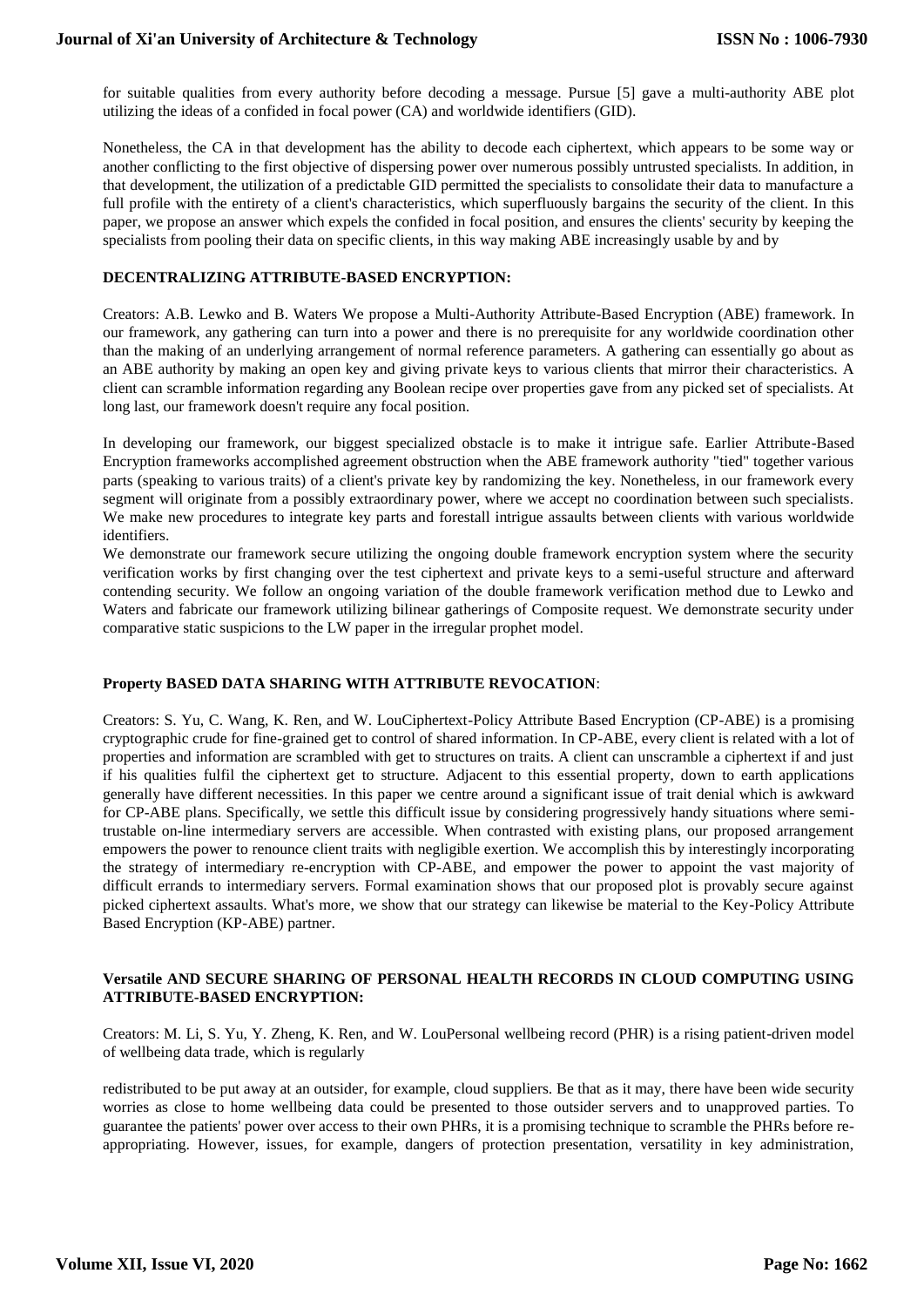adaptable access and productive client renouncement, have remained the most significant difficulties toward accomplishing fine-grained, cryptographically authorized information get to control.

In this paper, we propose a novel patient-driven system and a set-up of instruments for information get to control to PHRs put away in semi-confided in servers. To accomplish fine-grained and versatile information get to control for PHRs, we influence trait-based encryption (ABE) strategies to scramble every patient's PHR document. Unique in relation to past works in secure information re-appropriating, we centre around the numerous information proprietor situation, and gap the clients in the PHR framework into different security spaces that significantly lessens the key administration multifaceted nature for proprietors and clients. A high level of patient security is ensured all the while by abusing multi-authority ABE. Our plan likewise empowers dynamic change of access strategies or document characteristics, underpins effective on-request client/quality repudiation and break-glass access under crisis situations. Broad logical and exploratory outcomes are introduced which show the security, versatility and productivity of our proposed plot.

## IV. **SOFTWARE REQUIREMENT SPECIFICATIONS:**

## **Framework REQURIMENTS&ANALYSIS:**

**EXISTING SYSTEM:** This new worldview of information facilitating and information get to administrations acquaints an incredible test with information get to control. Since the cloud server can't be completely trusted by information proprietors, they can no longer depend on servers to do get to control. Figure content Policy Attribute-based Encryption (CP-ABE) is viewed as one of the most suitable technologies for information get to control in distributed storage frameworks, since it gives the information proprietor more straightforward control on get to approaches. In CP-ABE plot, there is a position that is answerable for property the executives and key dispersion.

**Weaknesses OF EXISTING SYSTEM:** Purse's multi-authority CP-ABE convention permits the focal position to unscramble all the figure writings, since it holds the ace key of the framework. .

**PROPOSED SYSTEM:** In this paper, we initially propose a revocable multiauthority CP-ABE plot, where an effective and secure repudiation technique is proposed to take care of the property denial issue in the framework. Our quality disavowal strategy is effective as in it brings about less correspondence cost and calculation cost, and is secure as in it can accomplish both in reverse security (The denied client can't unscramble any new ciphertext that requires the renounced ascribe to decrypt)and forward security (The recently joined client can likewise decode the recently distributed ciphertexts1, in the event that it has sufficient. Attributes).Our plan doesn't require the server to be completely trusted, in light of the fact that the key update is authorized by each property authority not the server. Regardless of whether the server isn't semi trusted in certain situations, our plan can at present assurance the regressive security. At that point, we apply our proposed revocable multi-authority CP-ABE conspire as the hidden procedures to develop the expressive and secure information get to control plot for multi-authority distributed storage frameworks.

**Points of interest OF PROPOSED SYSTEM:** We change the structure of the plan and make it progressively functional to distributed storage frameworks, in which information proprietors are not engaged with the key age. We extraordinarily improve the effectiveness of the property renouncement strategy. We likewise profoundly improve the expressiveness of our entrance control conspire, where we evacuate the constraint that each property can just show up all things considered once in a ciphertext.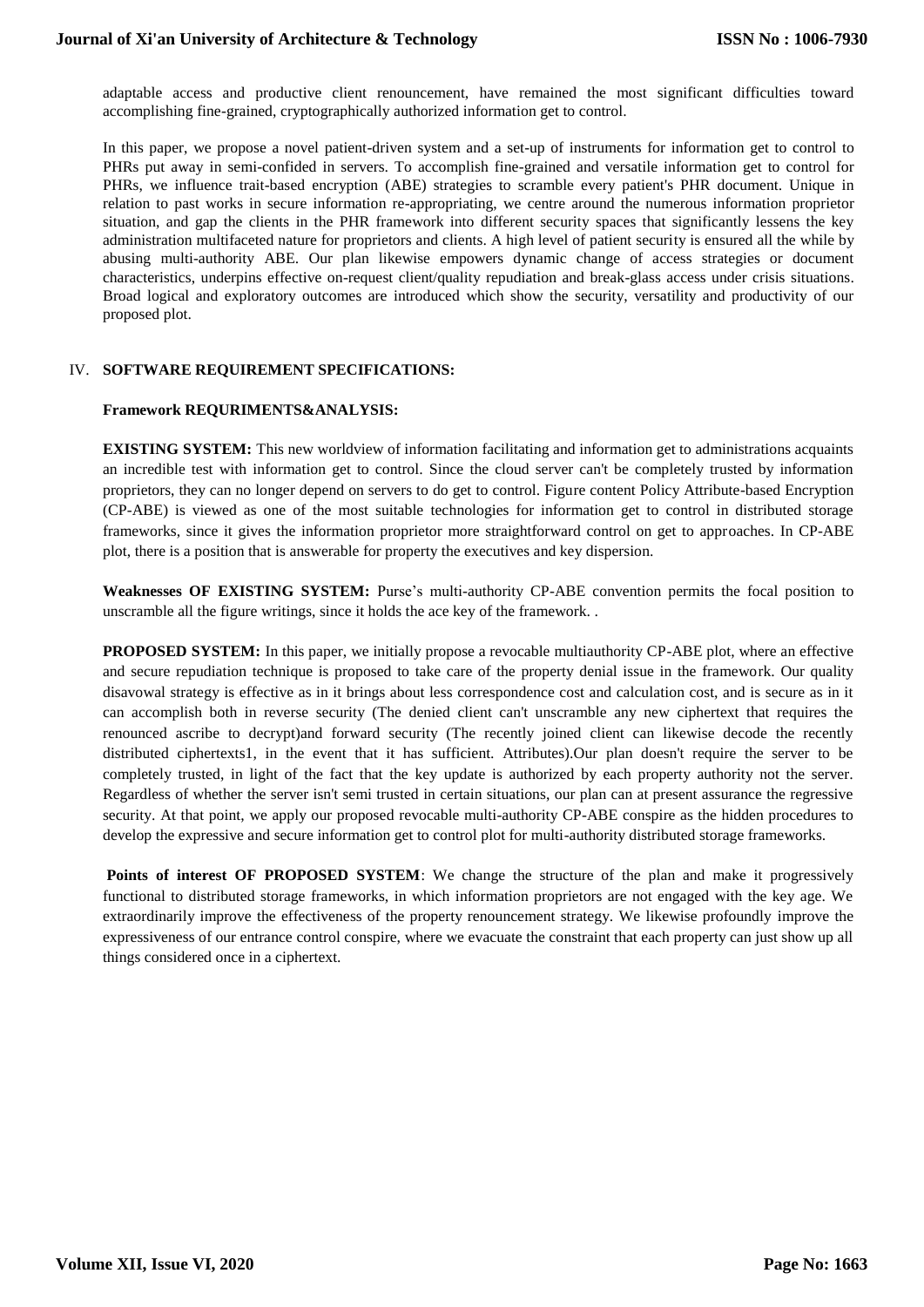# SYSTEM CONFIGURATION:

# **HARDWARE SYSTEM CONFIGURATION:**

| <b>Processor</b>              | Intel(R) Core i5-5200U CPU @2.20GHz 2.20 GHz,                      |
|-------------------------------|--------------------------------------------------------------------|
|                               |                                                                    |
| <b>Installed Memory (RAM)</b> | : 8.00GB                                                           |
| <b>System Type</b>            | : 64-bit operating System, x64-based Processor                     |
| <b>Hard Disk</b>              | 1TB                                                                |
| <b>Key</b>                    | <b>Board</b><br>Logitech Wireless Bluetooth Multimedia<br>Keyboard |
| <b>Mouse</b>                  | Optical Mouse / Pointing Device                                    |
| <b>Monitor</b>                | <b>LCD</b>                                                         |

# **S/W SYSTEM CONFIGURATION:**

| <b>Operating System:</b>                               | Windows 10         |
|--------------------------------------------------------|--------------------|
| <b>Application Server</b><br>٠<br>$\ddot{\phantom{a}}$ | Tomcat 8.5         |
| <b>Front End:</b>                                      | HTML, Java, Jsp    |
| <b>Scripts</b><br>$\cdot$                              | JavaScript.        |
| <b>Server side Script</b>                              | Java Server Pages. |
| <b>Database</b>                                        | Mysql 5.5          |
| <b>Database Connectivity</b>                           | JDBC.              |
|                                                        |                    |

## **V. SOURCE CODE:** -

Admin.jsp

<!DOCTYPE html PUBLIC "-//W3C//DTD XHTML 1.0 Transitional//EN" "http://www.w3.org/TR/xhtml1/DTD/xhtml1 transitional.dtd">

<html xmlns="http://www.w3.org/1999/xhtml">

<head>

<title>CLOUD COMPUTING BASED SECURED APPLICATIONS FOR PLATFORMS BUILDING DEVELOPMENT</title>

<meta http-equiv="content-type" content="text/html; charset=utf-8" />

```
<link href="style.css" rel="stylesheet" type="text/css" />
```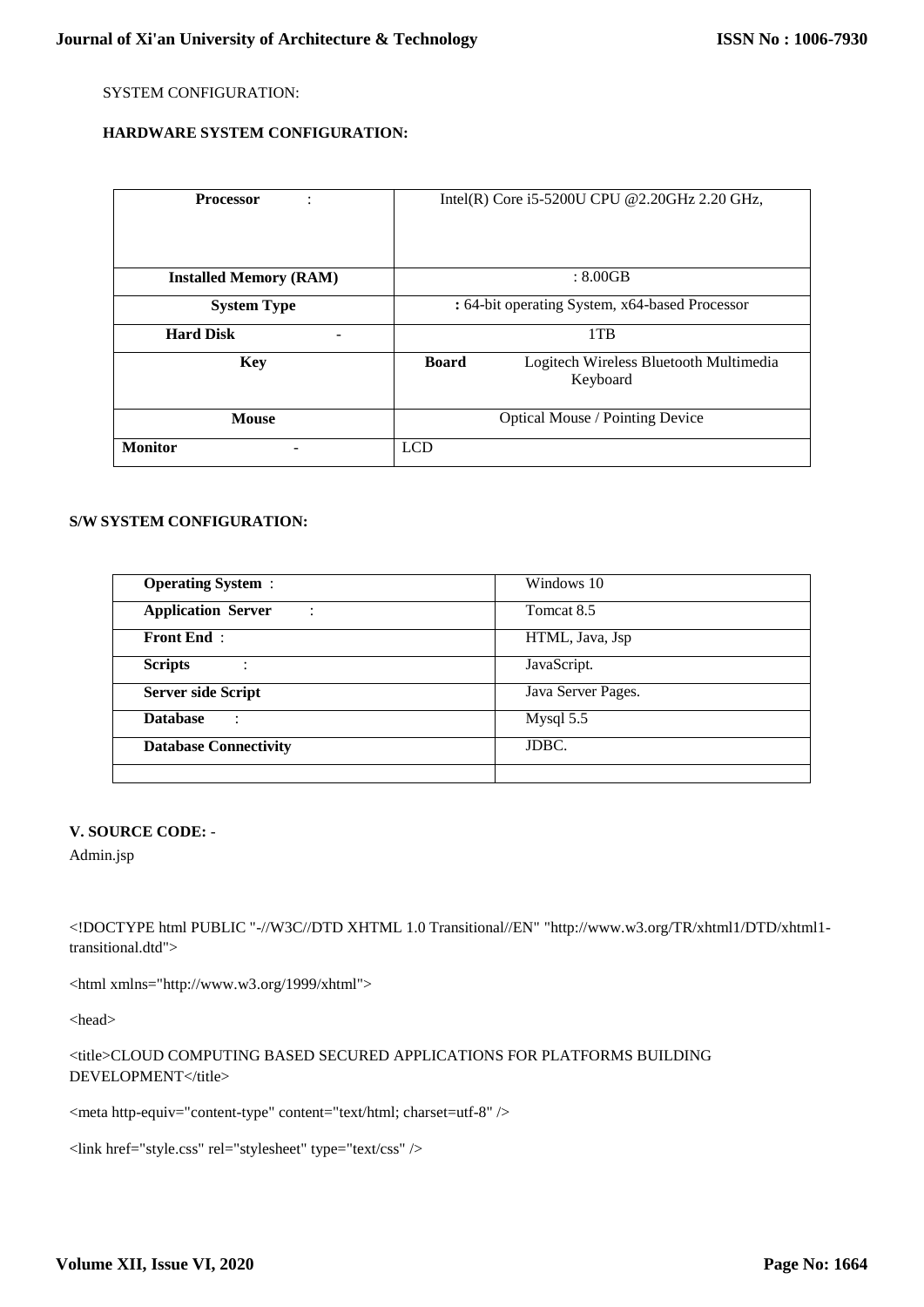<!--<script type="text/javascript" src="js/cufon-yui.js"></script> <script type="text/javascript" src="js/arial.js"></script> <script type="text/javascript" src="js/cuf\_run.js"></script>-->

<script>

function validate(){

var aid=document.name.adminid.value;

var pass=document.name.password.value;

 $if(aid==0){}$ 

alert("Enter Adminid");

document.name.adminid.focus();

return false;

```
 }
```

```
if(pass==0){
```
alert("Enter password");

document.name.password.focus();

return false;

}

}

</script>

</head>

<body>

 $< 0$ 

if(request.getParameter("msg")!=null){

out.println("<script>alert('incorrect password')</script>");

}

if(request.getParameter("msgg")!=null){

out.println("<script>alert('username not exist')</script>");

 $\}$  %>

<div class="main">

<div class="header">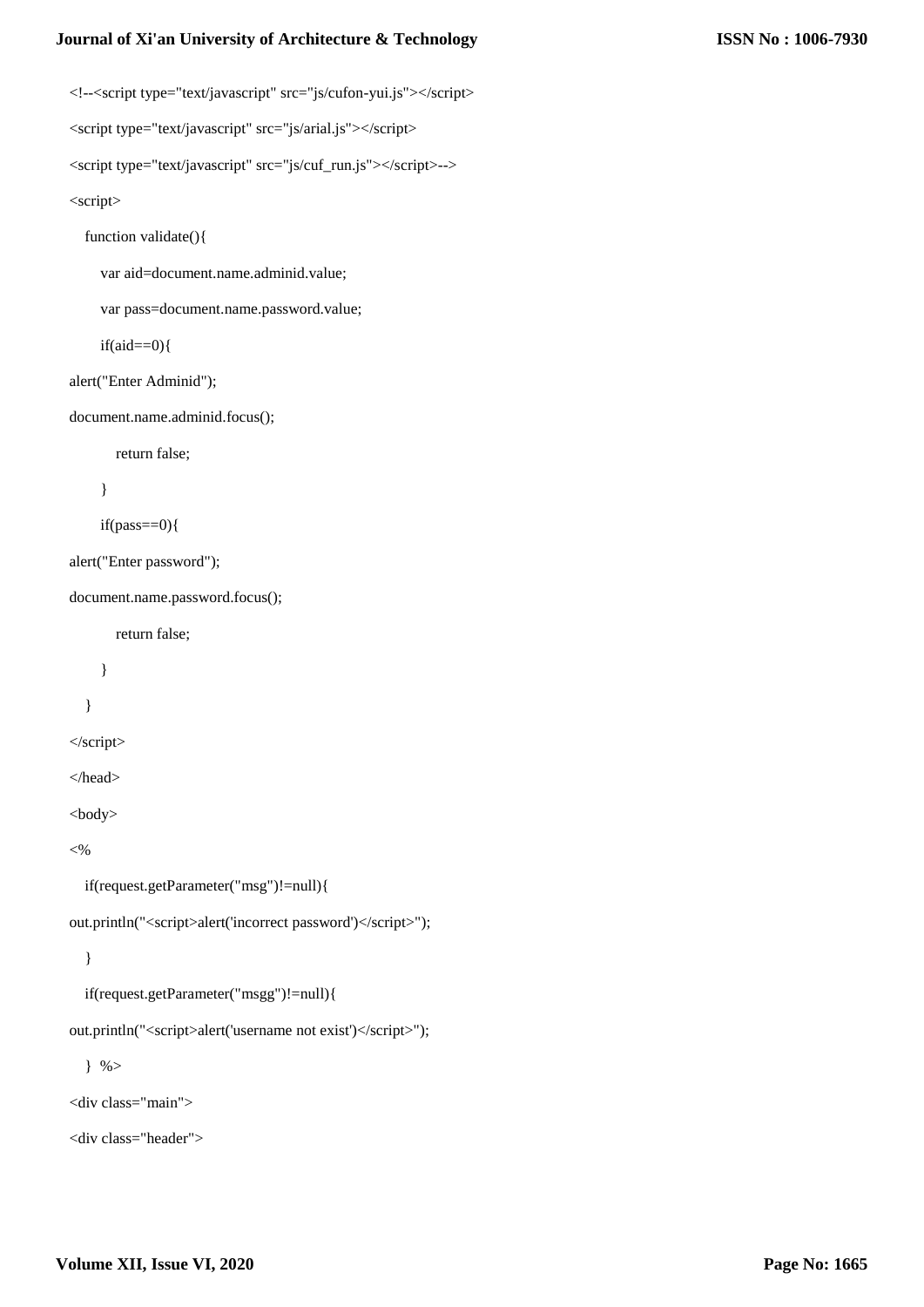<div class="header\_resize">

```
<div class="logo">
```
<h1><a href="index.html">CLOUD COMPUTING BASED SECURED APPLICATIONS FOR PLATFORMS BUILDING DEVELOPMENT</a></h1>

 $\langle$ div $>$ 

<div class="menu\_nav">

 $<$ ul $>$ 

<li><a href="index.html">Home</a></li>

<li><a href="admin.jsp">Admin</a></li>

<!--<li><a href="about.html">About Us</a></li>-->

<li><a href="user.jsp">User</a></li>

<li><a href="ca.jsp">CA</a></li>

 $\langle \text{ul} \rangle$ 

 $\langle$ div $>$ 

```
<div class="clr"></div>
```

```
<div style="position: absolute;left:210px;top: 150px">
```
<h2>ADMIN LOGIN PAGE</h2>

<form action="admin\_verify.jsp"method="get"name="name" onsubmit="return validate()">

<strong> ADMIN ID:</strong><br>

<input type="text" name="adminid"placeholder="enter admin id"></input><br>

```
<strong>PASSWORD:</strong><br>
```
<input type="password" name="password" placeholder="enter password"></input><br></br>

<input type="submit" value="SignIn"></input>

</form>

 $\langle$ div $\rangle$ 

<div class="clr"></div>

 $\langle$ div $\rangle$ 

</div>

```
<div class="content">
```

```
<div class="content_resize">
```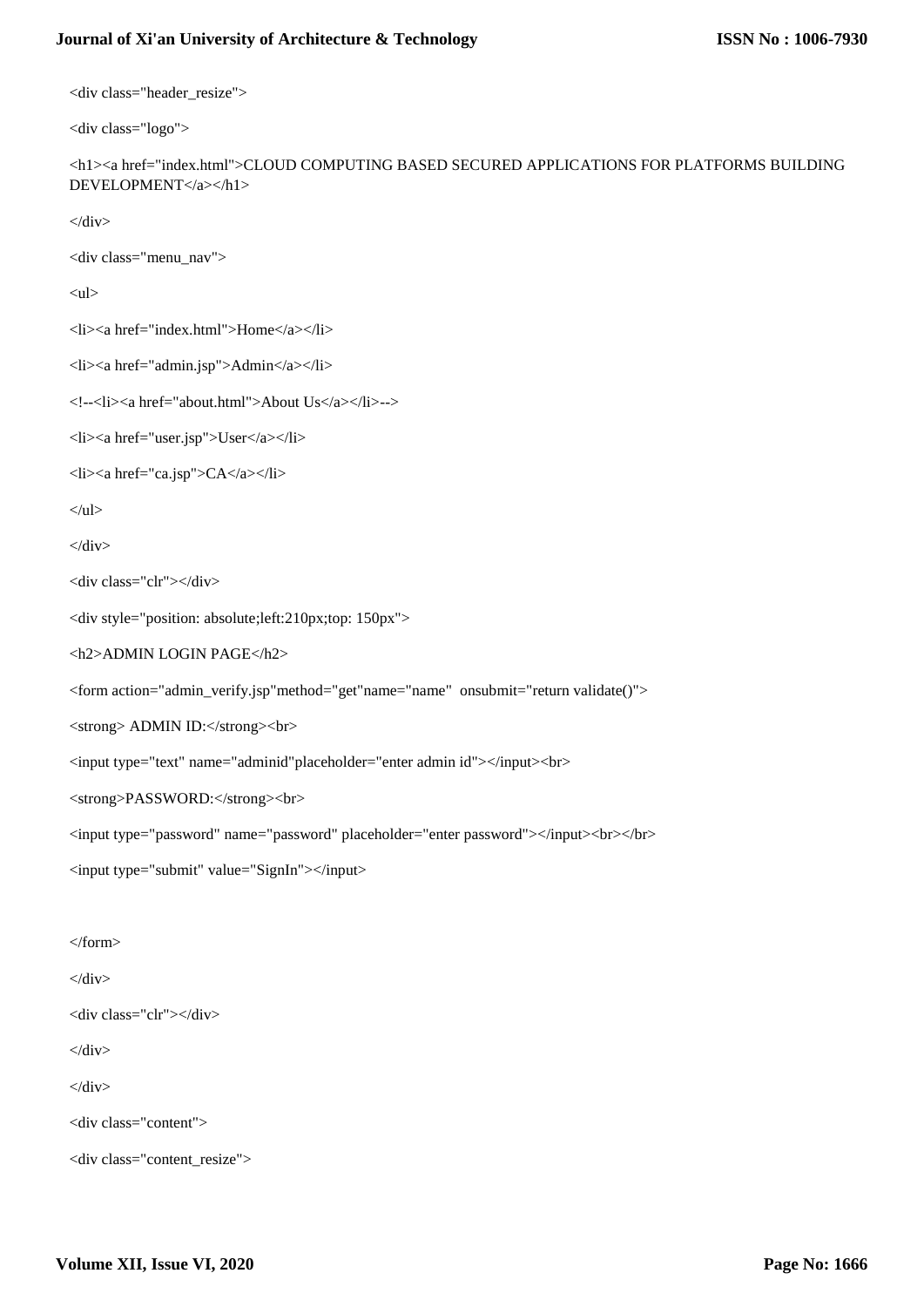<div class="mainbar">

 $\langle$ div $>$ 

<div class="sidebar">

<div class="gadget">

<div class="clr"></div>

 $\langle$ div> $\langle$ div>

<div class="clr"></div>

 $\langle$ div $>$ 

 $\langle$ div $>$ 

<div class="fbg">

<div class="fbg\_resize">

<div class="clr"></div>

 $\langle$ div $>$ 

 $\langle$ div $>$ 

<div class="footer">

 $\langle$ div $>$ 

 $\langle$ div $>$ 

</body>

</html>

Download.jsp

<%@page import="java.sql.Blob"%>

<%@page import="java.io.FileOutputStream"%>

<%@page import="java.io.InputStream"%>

<%@page import="java.sql.ResultSet"%>

<%@page import="java.sql.DriverManager"%>

<%@page import="java.sql.Statement"%>

<%@page import="java.sql.Connection"%>

<%@page import="java.sql.Connection"%>

 $<\!\%$ 

try{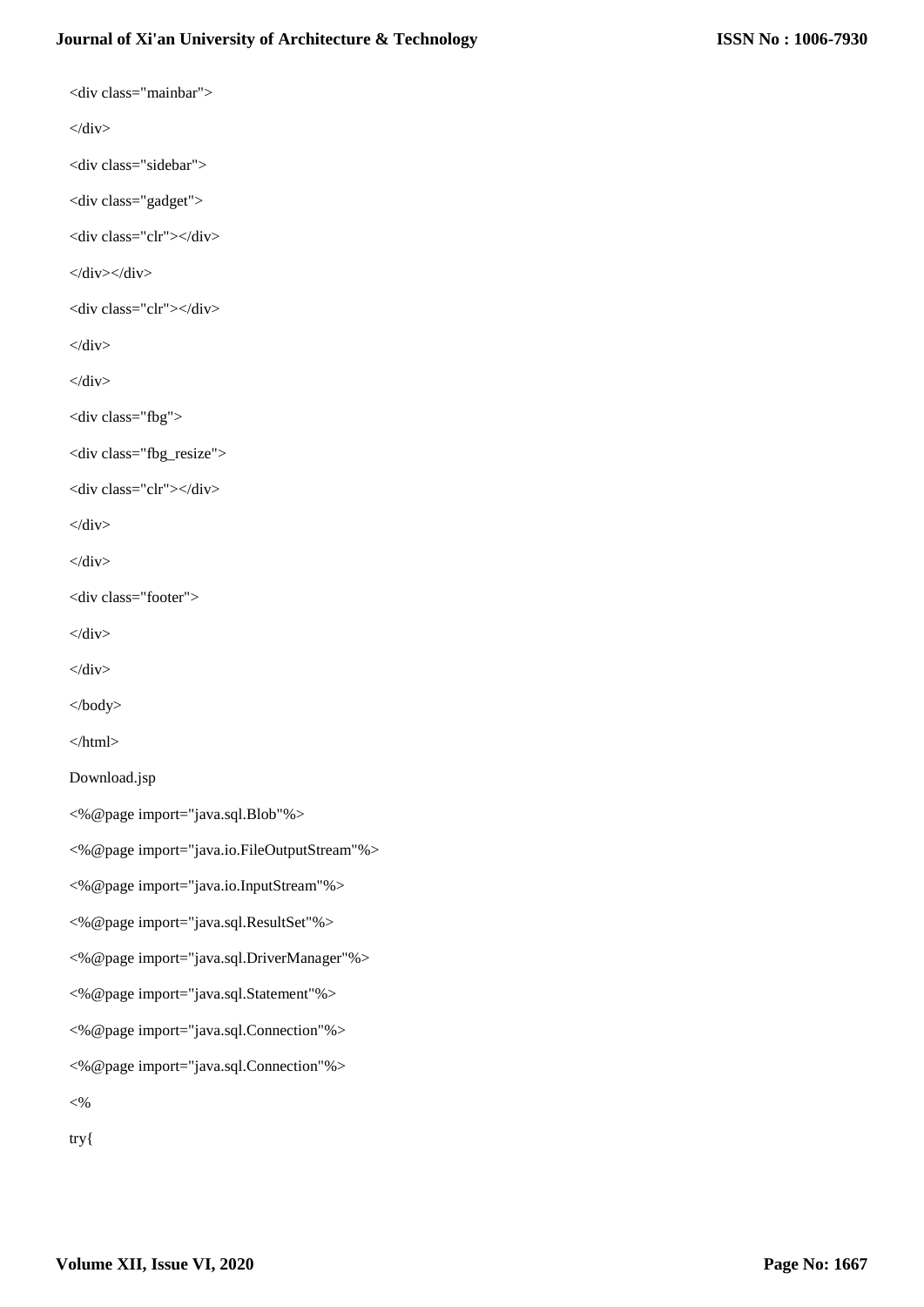// Class.forName("org.sqlite.JDBC");

// Connection con=DriverManager.getConnection("jdbc:sqlite:/home/ibn/Desktop/Nadanapathy/NetBeansProjects/multiautority \_cloud\_storage/multiauthority");

//

Class.forName("com.mysql.jdbc.Driver");

Connection con=DriverManager.getConnection("jdbc:mysql://localhost:3306/multiauthority","roor","root");

//

Statement st=con.createStatement();

```
ResultSet rt=st.executeQuery("select * from upload_files");
```
if(rt.next()){

String user=rt.getString("userid");

byte[] bt=new byte[256];

Blob blob=rt.getBlob("file");

InputStreamisr=blob.getBinaryStream();

FileOutputStreamfos=new FileOutputStream(user+".txt");

while(isr.read(bt)>0){

fos.write(bt);

}

fos.close();

```
 }
```
out.println("<script>alert('file stored')</script>");

```
}
```

```
catch(Exception e){
```
out.println(e);

}

 $\%$ 

Activate.jsp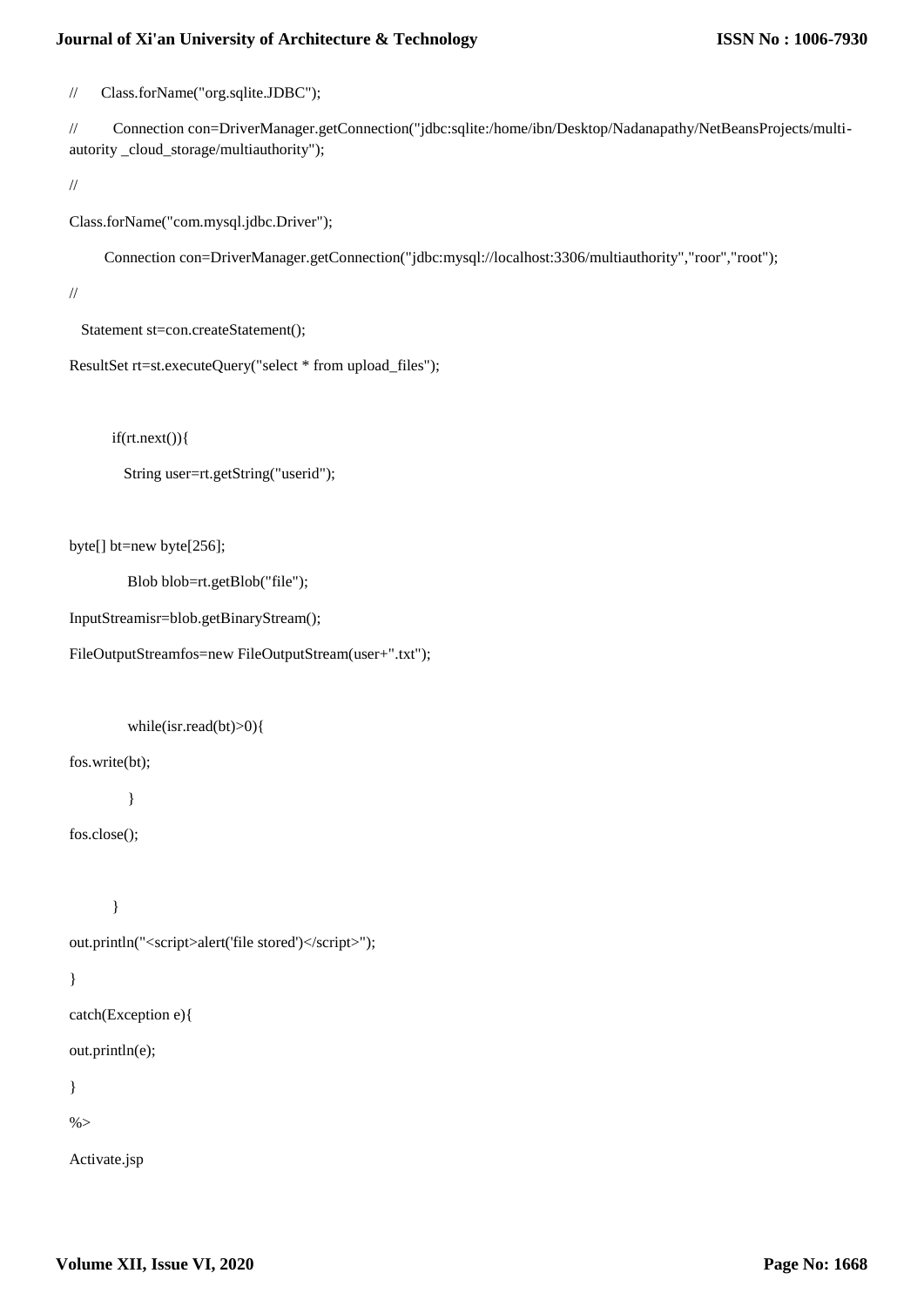<%@page import="java.sql.ResultSet"%>

<%@page import="java.util.Random"%>

<%@page import="pack.MailUtil"%>

<%@page import="java.sql.Statement"%>

<%@page import="java.sql.DriverManager"%>

```
<%@page import="java.sql.Connection"%>
```
 $<\!\!\%$ 

String id=request.getQueryString();Class.forName("com.mysql.jdbc.Driver");

Connection con=DriverManager.getConnection("jdbc:mysql://localhost:3306/multiauthority","root","root");

```
//
```
System.out.println("Database connected");

Statement st=con.createStatement();

Random r=new Random();

int ran=r.nextInt();

String mes=ran+"";

int i=st.executeUpdate("update user set status='yes',product\_id='"+mes+"' where iduser='"+id+"'");

```
ResultSet rt=st.executeQuery("select userid from user where iduser='"+id+"'");
```
if(rt.next()){

```
String[] to=new String[]{rt.getString("userid")};
```
new MailUtil().sendMail(to, to, "id",mes );

}

 $if(i!=0)$ 

response.sendRedirect("users.jsp");

```
 }
```
else{

out.println("error") }%>

Connect.jsp<%@page import="sun.net.ftp.FtpClient"%>

 $<\!\!\%$ 

FtpClient client=new FtpClient();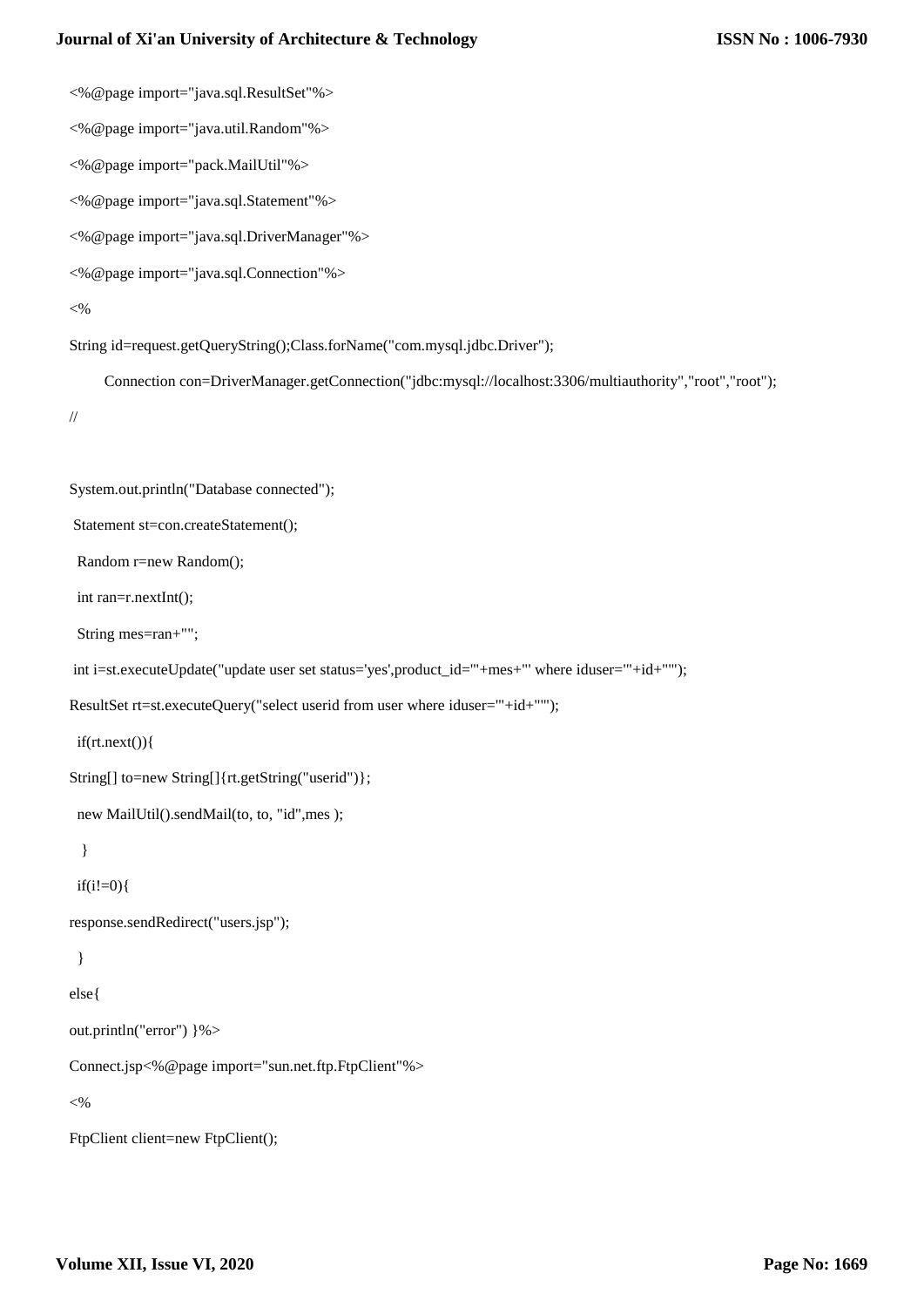client.connect("ftp.drivehq.com");

client.login("root", "root");

is=new FileInputStream("");

client.storeFile("store", is);

is.close();

client.logout();

client.disconnect();

 $\%$ 

KeySend.jsp

<%@page import="java.sql.ResultSet"%>

<%@page import="java.sql.Statement"%>

<%@page import="java.sql.DriverManager"%>

<%@page import="java.sql.Connection"%>

<!DOCTYPE html PUBLIC "-//W3C//DTD XHTML 1.0 Transitional//EN" "http://www.w3.org/TR/xhtml1/DTD/xhtml1 transitional.dtd">

<html xmlns="http://www.w3.org/1999/xhtml">

<head>

<title>CLOUD COMPUTING BASED SECURED APPLICATIONS FOR PLATFORMS BUILDING DEVELOPMENT</title>

<meta http-equiv="content-type" content="text/html; charset=utf-8" />

<link href="style.css" rel="stylesheet" type="text/css" />

<!--<script type="text/javascript" src="js/cufon-yui.js"></script>

<script type="text/javascript" src="js/arial.js"></script>

<script type="text/javascript" src="js/cuf\_run.js"></script>-->

<script type="text/javascript">

window.history.forward();

function noBack()

window.history.forward();

} function validate()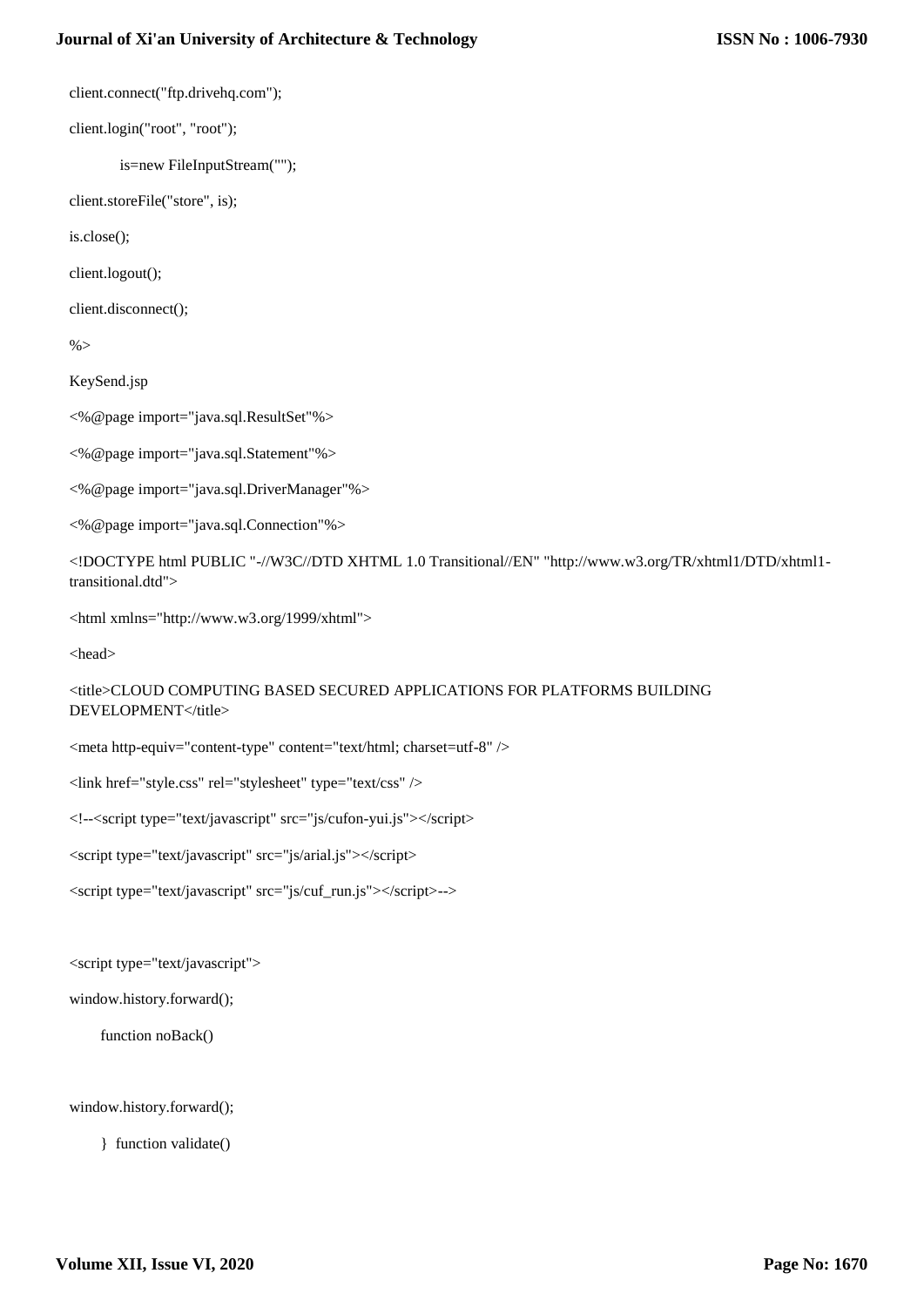{

}

</script>

<style>

table,td,tr{

border-style: solid;

border-collapse: collapse;

}

</style>

</head>

<body onLoad="noBack();" onpageshow="if (event.persisted) noBack();" onUnload="">

#### $<\!\%$

String user,file,key,mail\_status;

## try{

if(request.getParameter("msg")!=null){

```
out.println("<script>alert('key sent')</script>");
```
}

if(request.getParameter("msgg")!=null){

```
out.println("<script>alert('failed')</script>");
```
}

// Class.forName("org.sqlite.JDBC");

// Connection con=DriverManager.getConnection("jdbc:sqlite:/home/ibn/Desktop/Nadanapathy/NetBeansProjects/multiautority \_cloud\_storage/multiauthority");

#### //

Class.forName("com.mysql.jdbc.Driver");

Connection con=DriverManager.getConnection("jdbc:mysql://localhost:3306/multiauthority","root","root");

Statement st=con.createStatement();

Statement st1=con.createStatement();

```
ResultSet rt=st.executeQuery("select * from upload_file ");
```
 $\%$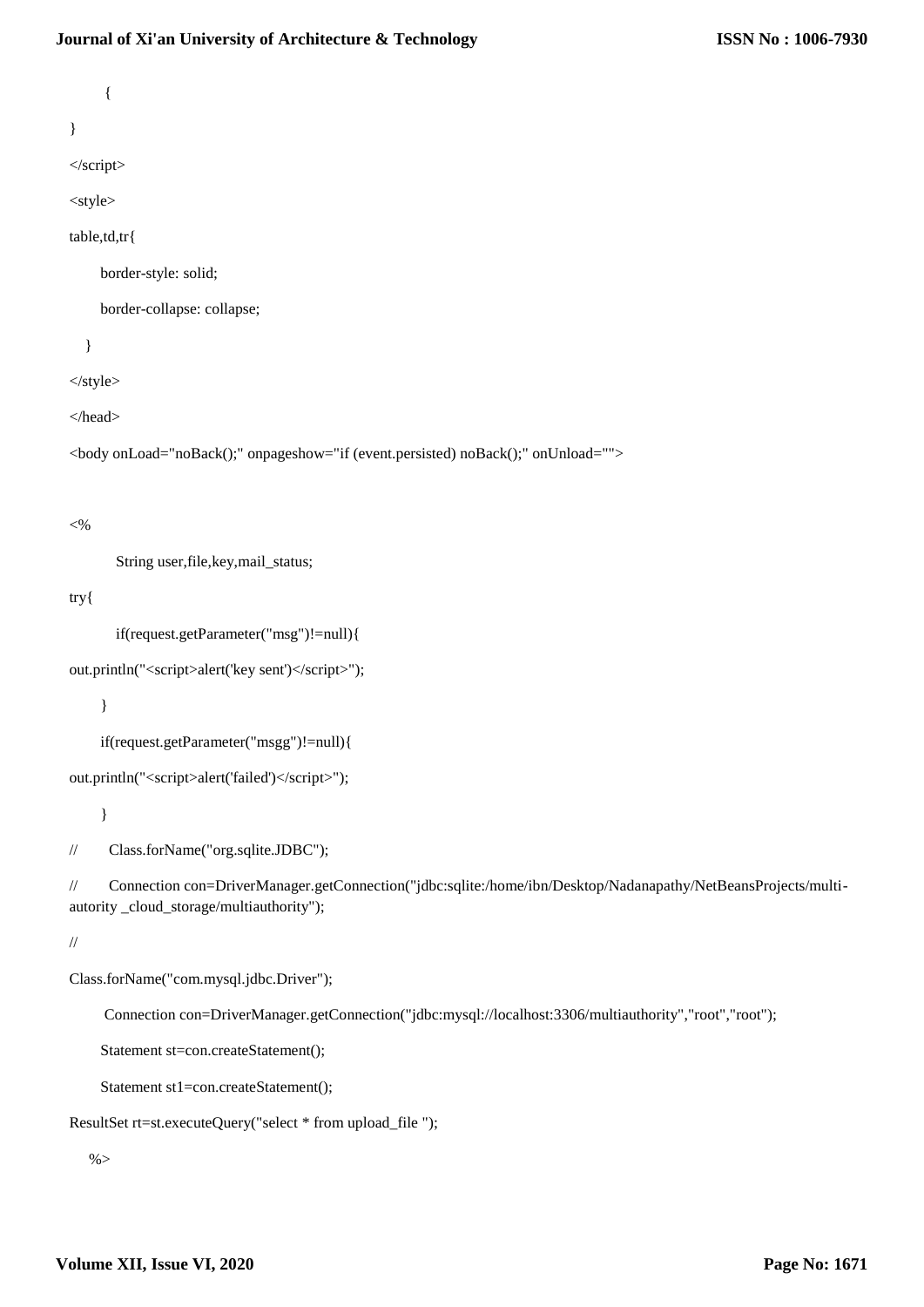<div class="main">

<div class="header">

<div class="header\_resize">

<div class="logo">

<h1>CLOUD COMPUTING BASED SECURED APPLICATIONS FOR PLATFORMS BUILDING DEVELOPMENT</h1>

 $\langle$ div $>$ 

<div class="menu\_nav" >

 $<$ ul $>$ 

<li><a href="aa\_page.jsp" style="font-size: 20px">back</a></li>

<li><a href="index.html" style="font-size: 20px">Logout</a></li>

 $\langle \text{ul} \rangle$ 

 $\langle$ div $>$ 

<div class="clr"></div>

<div style="position: absolute;left:100px;top: 100px">

```
<h2>KEY SENDING</h2>
```
<form action="sendkey.jsp"method="post"name="name">

<table>

<!--<tr>>td> CHOOSE FILE </td><td><input type="file" name="file"</td></tr>

<tr style="height: 15px"></tr>

-->

<tr style="background: scroll;font-size: 18px;background-color: #323a3f;">

<tdalign="center" >OWNER</td><td></td>

<tdalign="center">FILE</td><td></td>

<tdalign="center">KEY</td><td></td>

<tdalign="center">STATUS</td><td></td>

 $\langle t$ r>

<% while(rt.next()){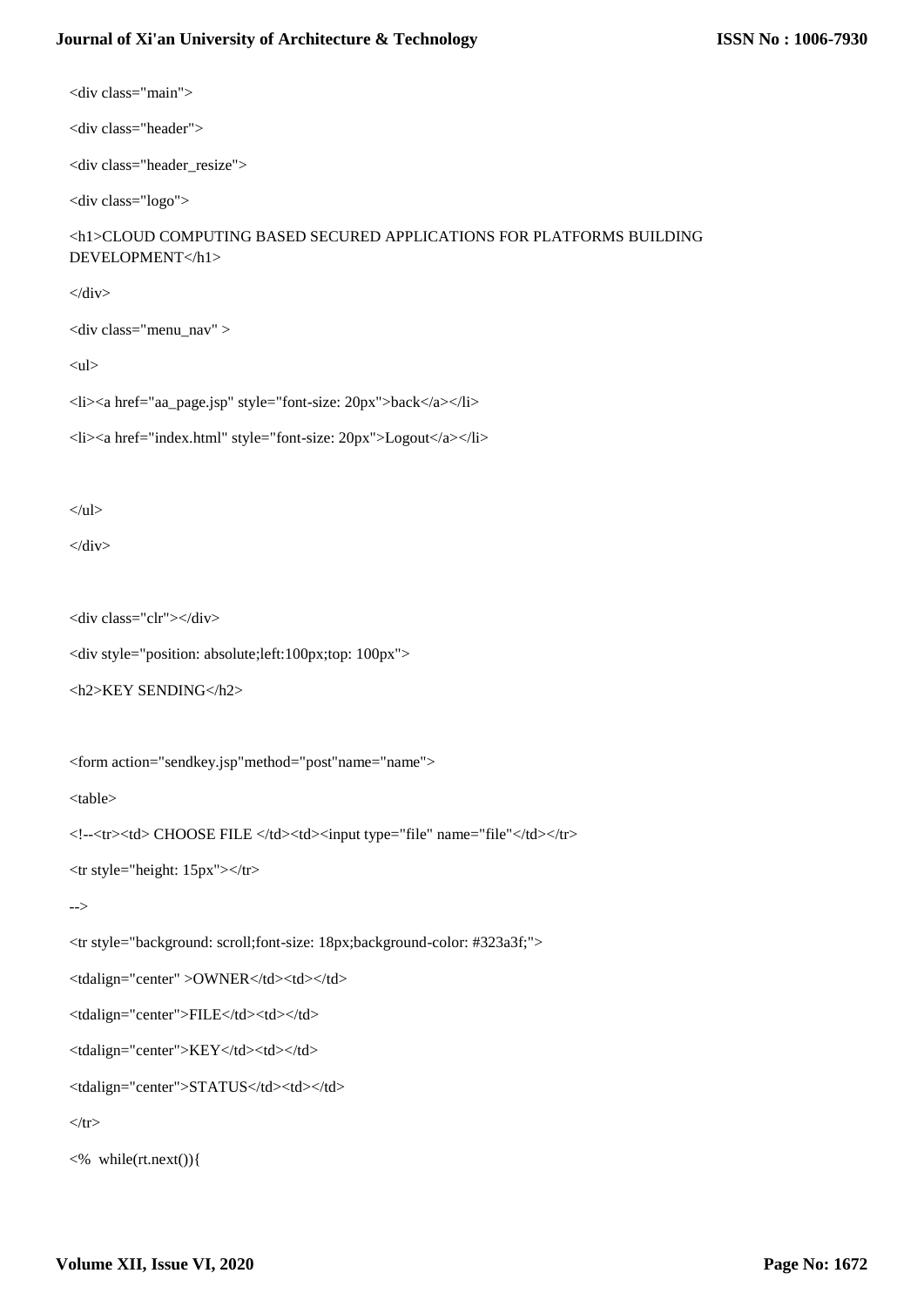```
 user=rt.getString("userid");
       file=rt.getString("filename");
       key=rt.getString("skey");
mail_status=rt.getString("mail_status");
      % ><tr><td ><\!\!\%=user%><\!\!\!<td><td><tdalign="center"><%=file%></td><td></td>
<tdalign="center" ><%=key%></td><td></td>
<tdalign="center" ><%=mail_status%></td></td></td></tr>
< \frac{0}{6}}
con.close();
     }
catch(Exception e){
out.println(e);
     }
     % ></table>
<br/><br/>br><br/>br><div style="position: absolute;left: 200px;">
<input type="submit" value="send" style="width: 100px;background-color: yellowgreen"></input>
\langlediv></form>
\langlediv><div class="clr"></div>
\langlediv>\langlediv><div class="content">
```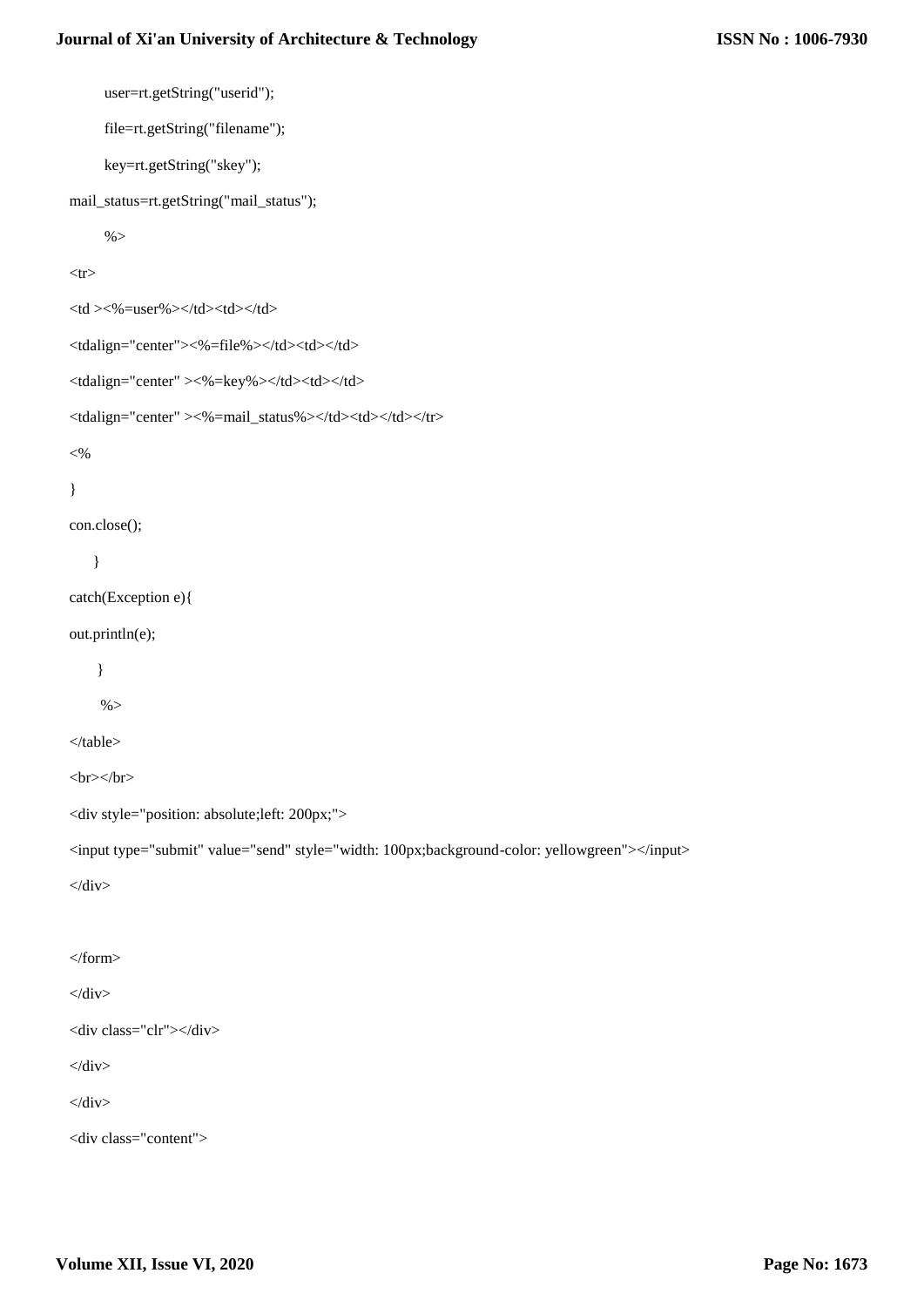<div class="content\_resize"> <div class="mainbar">  $\langle$ div $>$ <div class="sidebar"> <div class="gadget"> <div class="clr"></div>  $\langle$ div $>$  $\langle$ div $>$ <div class="clr"></div>  $\langle$ div $>$  $\langle$ div $>$ <div class="fbg"> <div class="fbg\_resize"> <div class="clr"></div>  $\langle$ div $>$  $\langle$ div $>$ <div class="footer">  $\langle$ div>  $\langle$ div $>$ </body> </html>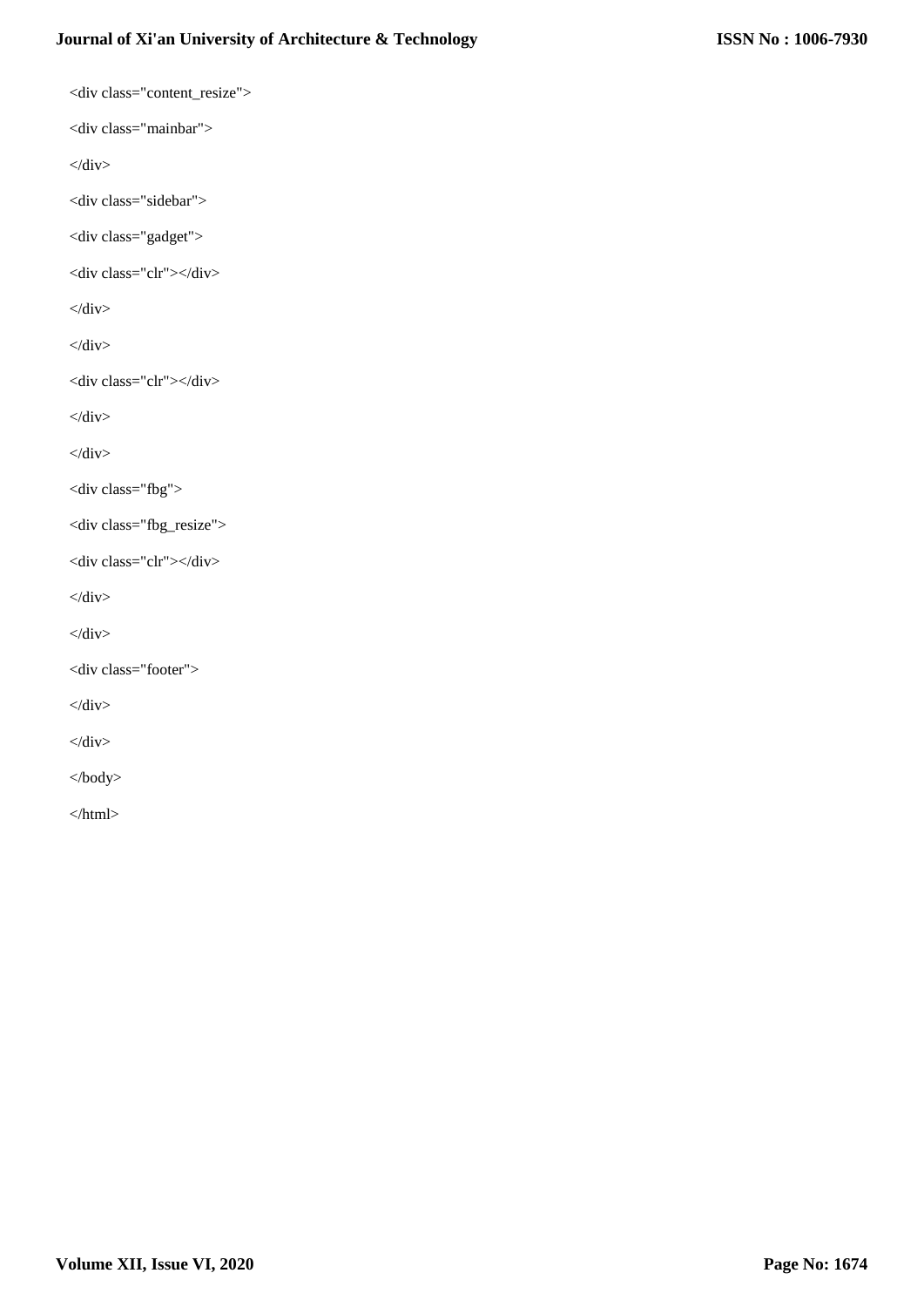# VI. **Results**

| Home   | Data Owner              | Registration                                    | Auditor | Cloud | Data User |   |
|--------|-------------------------|-------------------------------------------------|---------|-------|-----------|---|
|        |                         | <b>USER SIGN IN</b>                             |         |       |           |   |
| â<br>æ |                         | $\label{eq:1} \textbf{Username}$                |         |       |           |   |
| ÷      |                         | password                                        |         |       |           |   |
|        | 部                       | -----Choose Liser Type-----<br>Choose ther Type |         |       |           |   |
|        | Data Dwner<br>Data User |                                                 |         |       |           | ය |
|        |                         |                                                 |         |       |           |   |

| $2$ mem             | Enter UserID                                                                           |
|---------------------|----------------------------------------------------------------------------------------|
| <b>Ci</b> UseNane:  | Exter UserName                                                                         |
| <b>Silveroot</b>    | Enter Password                                                                         |
| G<br>Mobile:        | Enter Mohile Number                                                                    |
| Email:              | Enter Email Address                                                                    |
| <b>C</b> User Type: | -Choose Type --- *<br>Choose Type --- *<br>Oata Owner<br>ADD LINES<br><b>Data User</b> |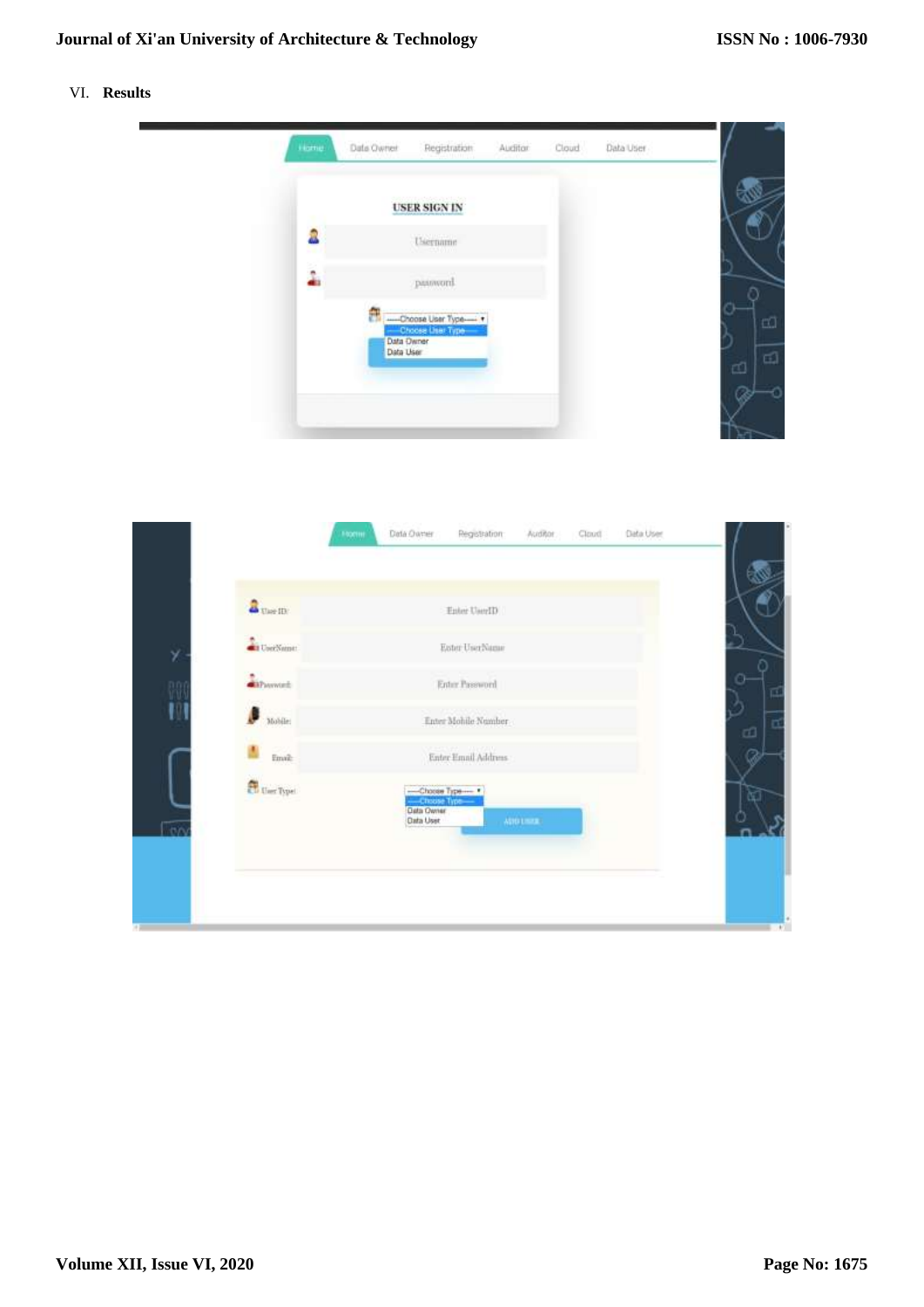

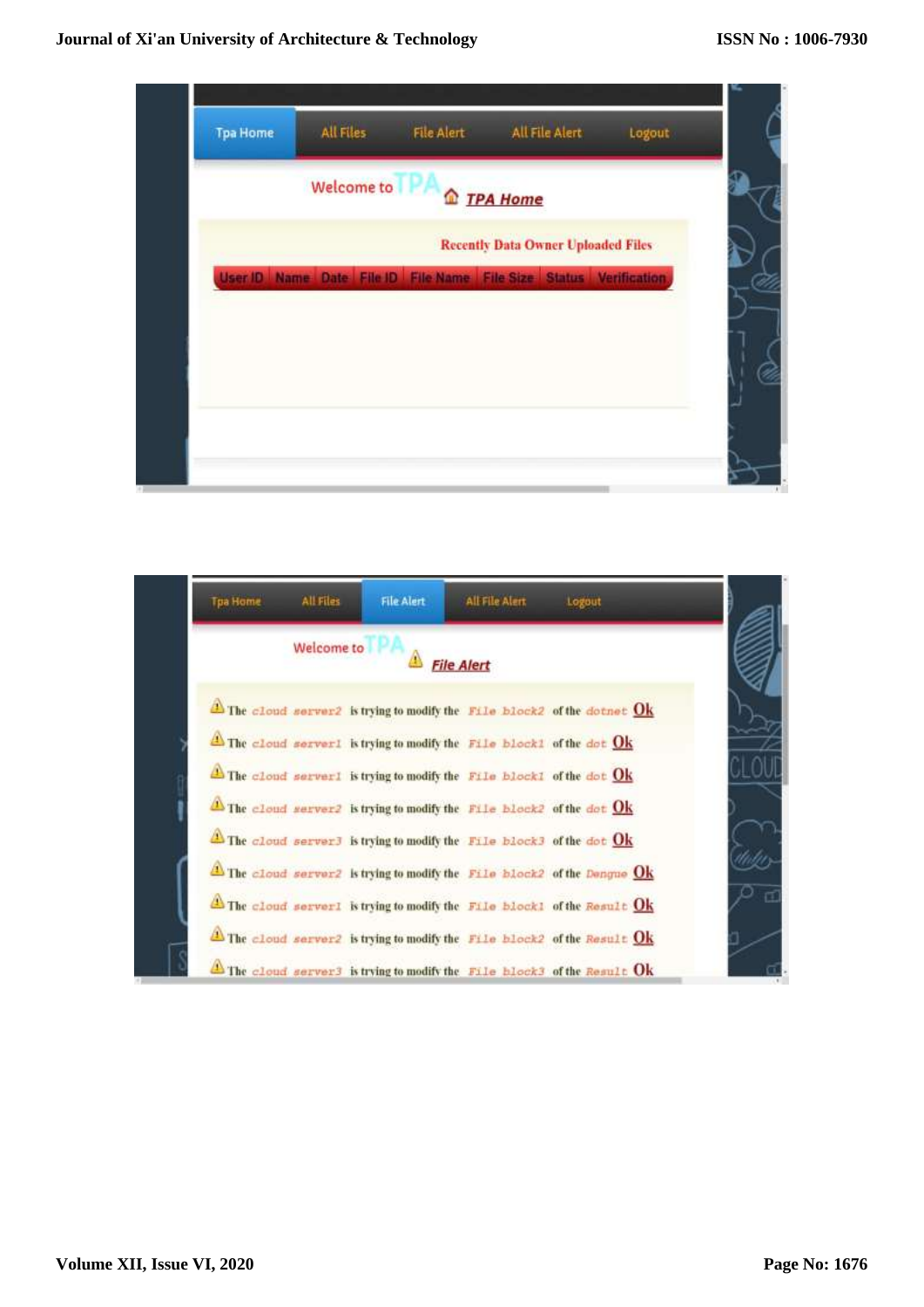| <b>Tpa Home</b> | <b>All Files</b> |                | <b>File Alert</b> | <b>All File Alert</b> | Logout             |                         |
|-----------------|------------------|----------------|-------------------|-----------------------|--------------------|-------------------------|
|                 | Welcome to       |                | $\Delta$          | <b>TPA ALL ALERTS</b> |                    |                         |
| <b>User ID</b>  | Name             | <b>File ID</b> | <b>File Name</b>  | <b>File Size</b>      | <b>File Block</b>  | <b>Trying To Modify</b> |
| 道               | Ganeshkumar      | 33             | $j$ sp            | 4.279296875 KB        | <b>File blocka</b> | cloud server)           |
| 13              | Balaji           | 10             | aspx              | 0.935546875 KB        | <b>File blockt</b> | cloud servers           |
| 14              | Kalaikumar       | 12             | .net              | 0.0052734375 KB       | <b>File blockt</b> | cloud servers           |
| 13              | Balaji           | ۰              | java              | 5-1552734375 KB       | <b>File block3</b> | cloud servers           |
| 15              | sumny            | 1.1            | dotnet            | 0.287100375 KB        | <b>File blockt</b> | cloud servers           |
| 15              | SUBBY            | 1.4            | dotnet            | 0.287100375 KB        | File block2        | cloud servers           |
| 15              | sunny            | 14             | dotnet            | 0.287100375 KB        | <b>File blocks</b> | cloud servery           |
| 16 <sub>1</sub> | kumar            | 15             | dot               | 0.287100375 KB        | <b>File blockt</b> | cloud servers           |
| 16              | kumar            | 15             | dot               | 0.287100375 KB        | <b>File blockt</b> | eloud servers           |
| 16              | kumar            | 15             | dot               | 0.287100375 KB        | File block2        | cloud servers           |
| 16              | kumar            | 15             | dot               | 0.287100375 KB        | <b>File block3</b> | cloud servers           |
| io              | kumar            | 86             | Dengue            | 0.5400300625 KB       | <b>File block2</b> | cloud servers           |
| 10              | kumar            | 87             | <b>HINIES</b>     | 0.4607265625 KB       | <b>File blocks</b> | cloud servers           |
| 10              | kumar            | 目ケ             | <b>HINIES</b>     | 0.4607205025 KB       | <b>File blocks</b> | cloud servers           |
| 10              | kumar            | 20             | rt                | 0.0283203125 KB       | <b>File block3</b> | cloud servers           |
| 16              | kumar            | 98             | <b>Result</b>     | o.873046875 KB        | <b>File blockt</b> | cloud servers           |
| 10              | kumar            | 98             | Result            | 0.873046875 KB        | <b>File blocks</b> | cloud servers           |
| 10              | kumar            | 08             | Result            | 0.873046875 KB        | <b>File blocks</b> | cloud server3           |
| 16 <sub>2</sub> | kumar            | 99             | <b>WW</b>         | 0.873046875 KB        | <b>File blocks</b> | cloud servers           |
| xo              | kumar            | 4343           | WW.               | 0.873040875 KB        | <b>File block2</b> | cloud servers           |
| 16              | kumar            | 99             | WW                | o.873046875 KB        | <b>File block3</b> | eloud servers           |
| 16              | kumar            | 99             | ww                | 0.873046875 KB        | <b>File blocks</b> | cloud servers           |

| User Home | <b>File Request</b>   | <b>Download Files</b> | Logout                                |  |
|-----------|-----------------------|-----------------------|---------------------------------------|--|
|           |                       |                       | Welcome to SUNNY & New File Request   |  |
|           |                       |                       |                                       |  |
|           | File ID :<br>User ID: |                       | ------- Select File ID-<br>$-1$<br>15 |  |
|           |                       | Access Rights :       | Download<br>۳                         |  |
|           |                       |                       | Smil File Request                     |  |
|           |                       |                       |                                       |  |
|           |                       |                       |                                       |  |
|           |                       |                       |                                       |  |
| UU AL     |                       |                       |                                       |  |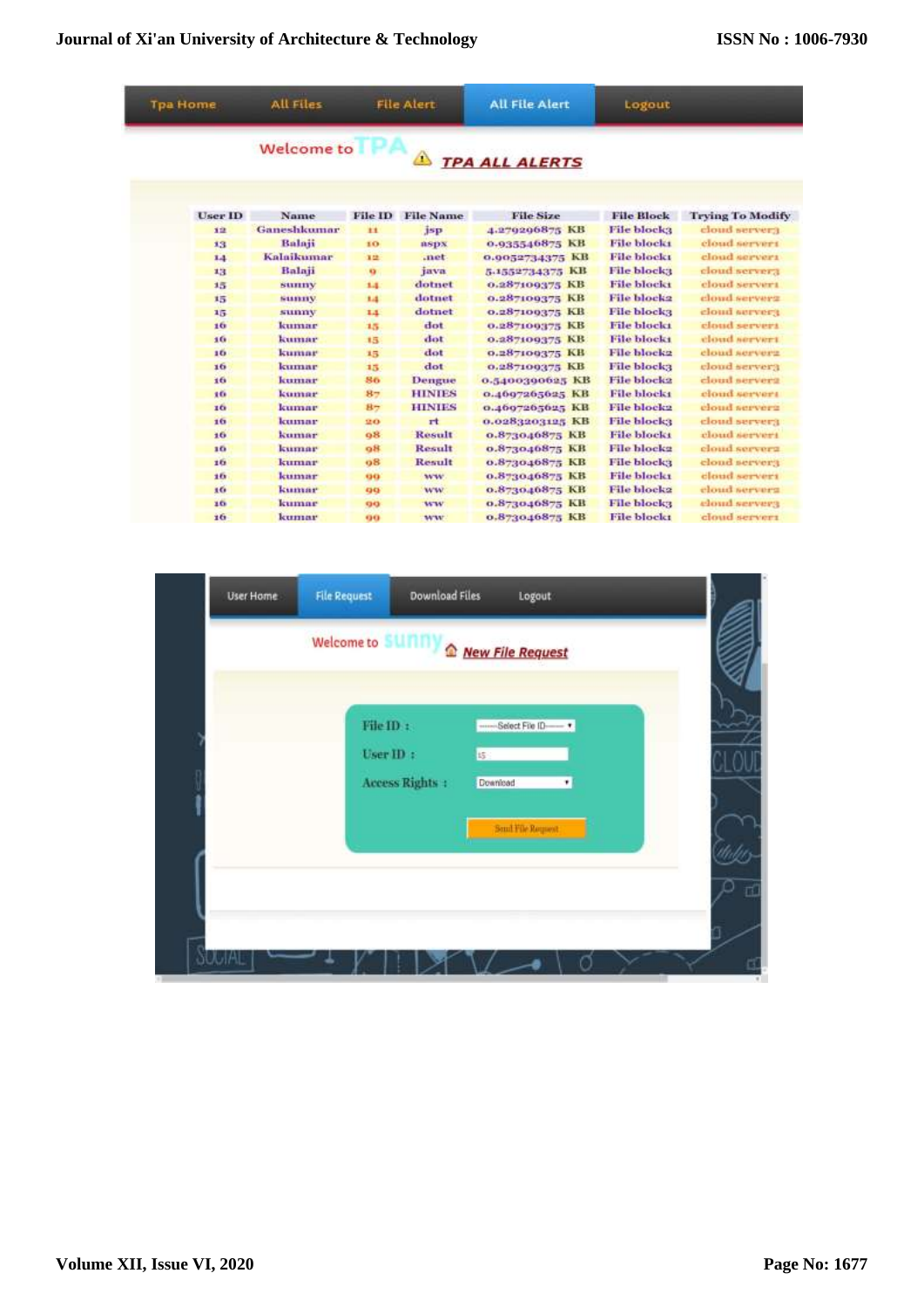| 15<br>16 | rows in set (0.00 sec)<br>uid   name | mysql> select * from user; |        |            |                        |            |        |  |
|----------|--------------------------------------|----------------------------|--------|------------|------------------------|------------|--------|--|
|          |                                      |                            |        |            |                        |            |        |  |
|          |                                      |                            |        |            |                        |            |        |  |
|          |                                      |                            |        |            |                        |            |        |  |
|          |                                      | userid                     | pass   | mobile     | email                  | date       | utype  |  |
|          | sunny                                | sunny.                     | sunny  | 9666563655 | vadde.seetha@gmail.com | 21/02/2018 | User   |  |
|          | kusar                                | kusar                      | kumar  | 9666563655 | kumar@gmail.com        | 22/02/2018 | Owner  |  |
| 17       | rasan                                | namen                      | raman  | 9666365256 | vadde.seetha@gmail.com | 15/09/2019 | Owner  |  |
| 18       | aditya                               | aditya                     | aditya | 9888458233 | ram.javaapps@gmail.com | 15/09/2019 | User   |  |
| 19       | Vansee                               | 1010                       | vansee | 9133181444 | vanseekazas#gmail.com  | 23/11/2019 | Owner: |  |
| 20       | kiran                                | kiran                      | kiran  | 9133181444 | kiranmayi@gmail.com    | 11/03/2020 | Owner  |  |
|          |                                      |                            |        |            |                        |            |        |  |
|          |                                      |                            |        |            |                        |            |        |  |
|          |                                      |                            |        |            |                        |            |        |  |

**NOW ACCOUNTED AND COVE** 

| <b>User Name</b><br><b>File Name</b> | kumar<br>myfile.           |         |  |  |
|--------------------------------------|----------------------------|---------|--|--|
| <b>Upload File</b>                   | Choose File No file chosen |         |  |  |
|                                      | 8683                       |         |  |  |
| <b>File Key</b>                      |                            |         |  |  |
|                                      | submit                     | $class$ |  |  |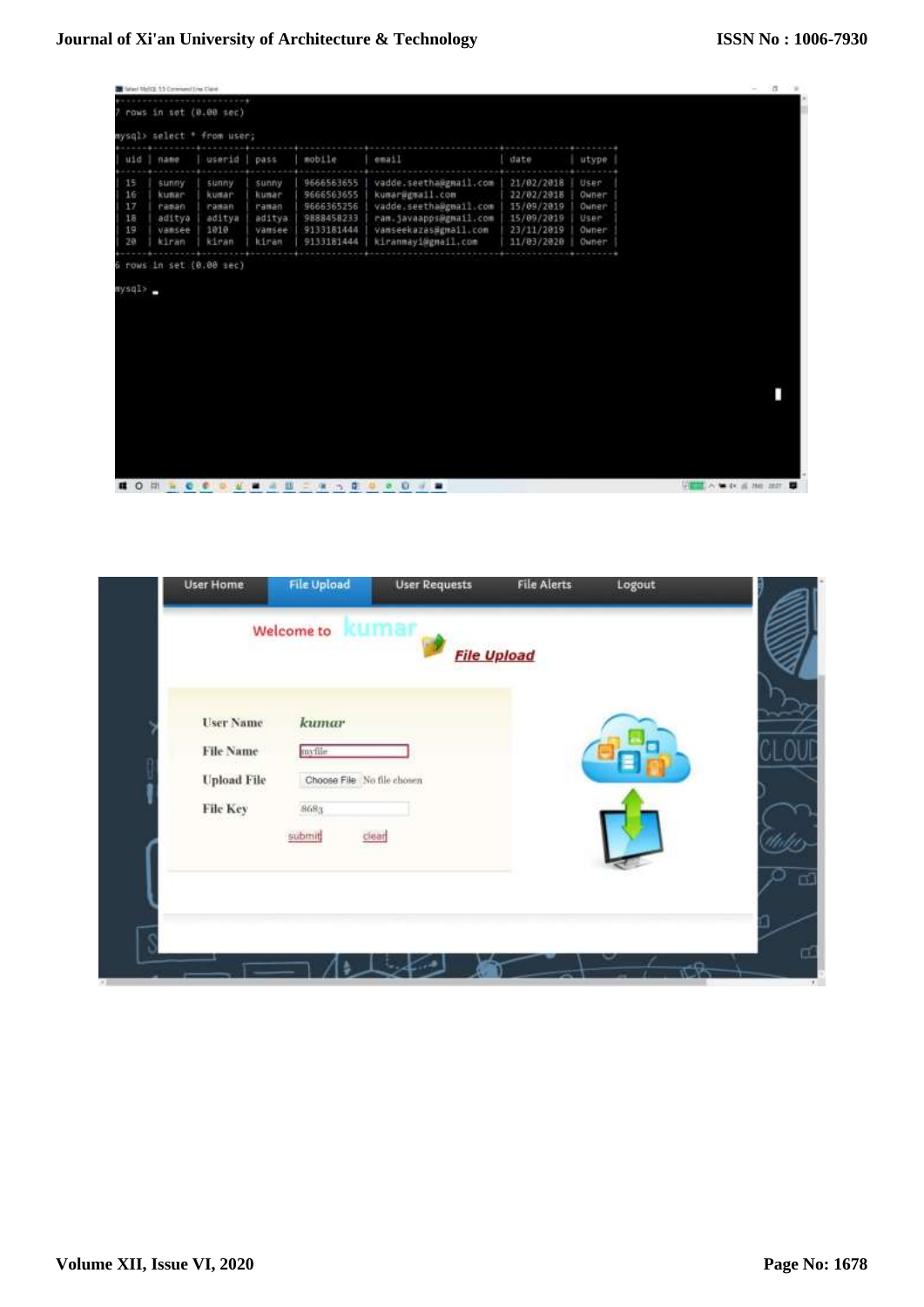## VII. **CONCLUSION:**

In this paper, we proposed a revocable multi-authority CPABE plot that can bolster productive property renouncement. At that point, we built a compelling information get to control scheme for multi-authority distributed storage frameworks. We likewise demonstrated that our plan was provable secure in therandom prophet model. The revocable multi-authority CPABEis a promising method, which can be applied in any remote capacity frameworks and online interpersonal organizations and so forth.

## *VIII.* **REFERENCES:**

 $\Box$  Wang, L., Zhou, G., Xu, Y., and Liu, M. (2012). An upgraded Pareto-based fake honey bee state calculation for the multi-objective adaptable employment shop booking. The International Journal of Advanced Manufacturing Technology, 60(9-12), 1111-1123.

Babu, K. R., and Samuel, P. (2016). Upgraded honey bee state calculation for productive burden adjusting and planning for cloud. In Innovations in bio-roused registering and applications (pp. 67-78). Springer, Cham.

 $\Box$  Kaur, An., and Kaur, B. (2016, October). Burden adjusting in errands utilizing bumble bee conduct calculation in distributed computing. In 2016 fifth International Conference on Wireless Networks and Embedded Systems (WECON) (pp. 1-5). IEEE.

Hashem, W., Nashaat, H., and Rizk, R. (2017). Bumble bee based burden adjusting in distributed computing. KSII Transactions on Internet and Information Systems, 11(12).

□ Karaboga, D., and Basturk, B. (2007). An incredible and proficient calculation for numerical capacity improvement: counterfeit honey bee settlement (ABC) calculation. Diary of worldwide streamlining, 39(3), 459-471.

Gupta, T., Handa, S. S., and Panda, S. A Survey on Honey Bee Foraging Behavior and Its Improvised Load Balancing Technique.